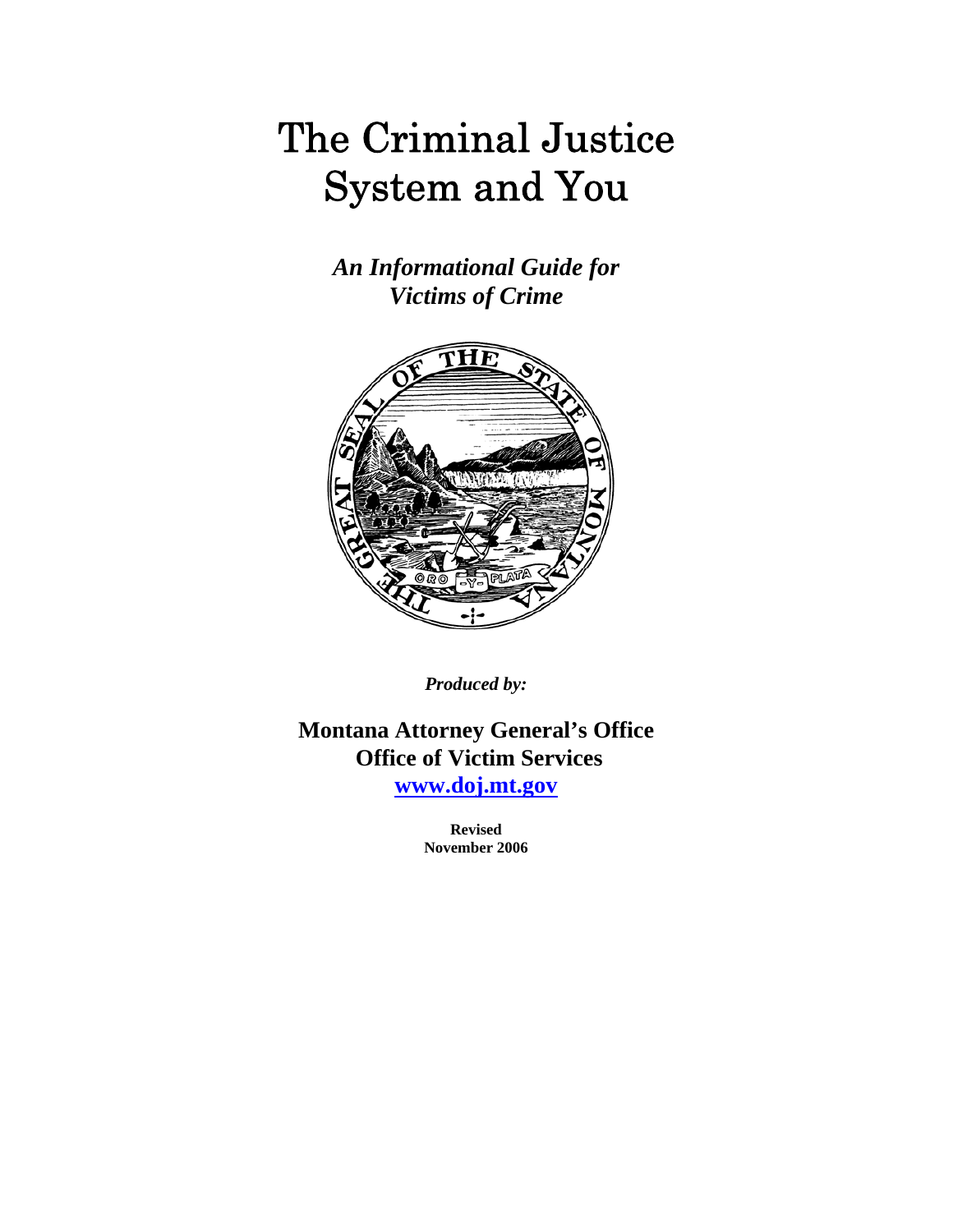## **Table of Contents**

## **Page**

|                                                         | 1  |
|---------------------------------------------------------|----|
|                                                         | 3  |
|                                                         | 3  |
|                                                         | 3  |
| Restitution                                             | 4  |
| VICTIM RESPONSIBILITIES                                 | 5  |
| MONTANA CRIMINAL JUSTICE SYSTEM                         | 5  |
| ORDER OF PROTECTION                                     | 9  |
| V.I.N.E. (Victim Information and Notification Everyday) | 10 |
| CRIME VICTIM COMPENSATION                               | 11 |
| Questions and Answers                                   | 16 |
| VICTIM SERVICES PROGRAMS                                | 17 |
| VICTIM SERVICES STATEWIDE                               | 18 |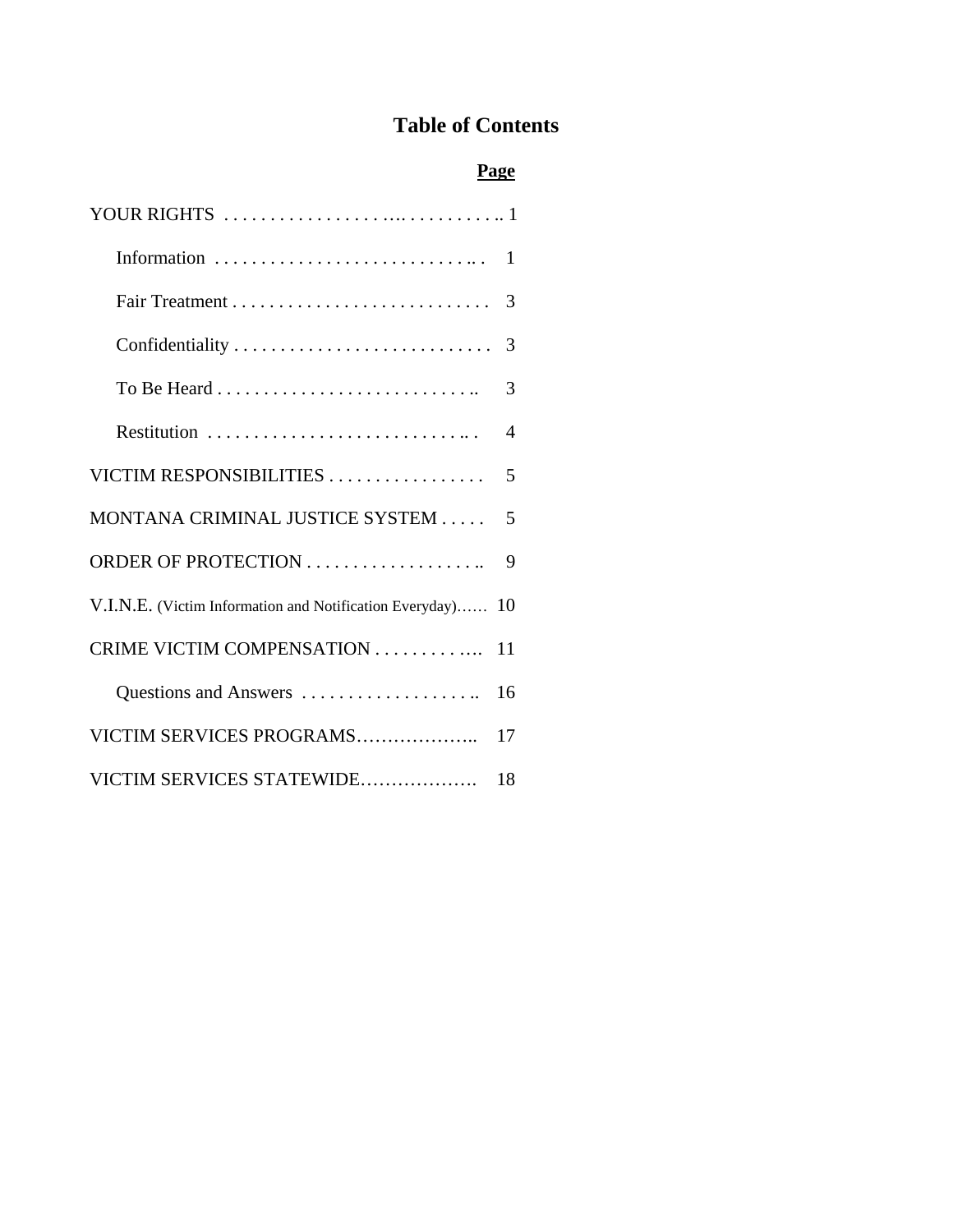## **YOUR RIGHTS AND WHAT YOU CAN EXPECT FROM THE CRIMINAL JUSTICE SYSTEM**

Montana law gives crime victims certain rights concerning notification and input into the criminal justice system. Victims of crime are entitled to fair treatment under the law.

#### **Your Right to Information**

Victims of major crimes (felonies and other violent crimes such as partner or family member assault) are entitled to receive certain information about the case and about the offender. To make sure you receive proper notification, you need to provide the appropriate criminal justice agency with your name, address, and telephone number, or with the name, address, and telephone number of the person you have designated to receive the information on your behalf. You may not be eligible to receive some information unless you provide a written request to the proper agency. Please notify officials of any change of name, address or telephone number. Addresses and telephone numbers of criminal justice agencies are included in this brochure for your convenience.

#### **Law Enforcement Agencies can provide you with the following information:**

- Local victim assistance programs including shelter, medical treatment, counseling, and emergency services available in the community.
- Name, office address, and telephone number of a law enforcement officer assigned to investigate the case.
- Name, office address, and telephone number of the prosecuting attorney.
- Arrest of a suspect.
- How to obtain an Order of Protection.
- Availability of assistance through the Crime Victim Compensation program.

#### **Prosecuting Attorneys can provide you with the following information:**

- The crime with which the offender has been charged.
- Information on whether the offender will be released from jail pending trial.
- Date, time, and place of all court proceedings.
- If the offender is found guilty or pleads guilty, the name, address and telephone number of the probation officer who is preparing the pre-sentence report (page 7).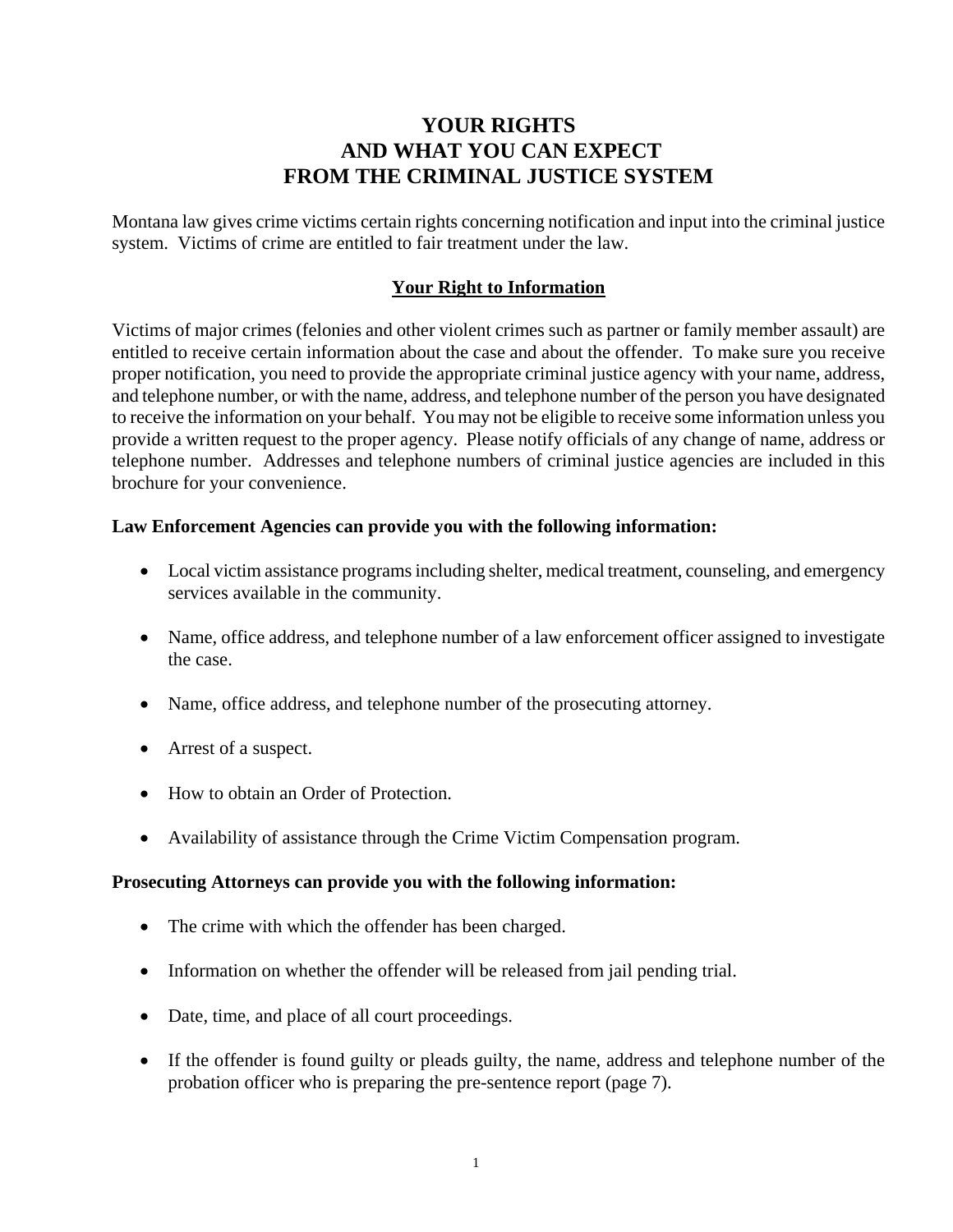- The sentence imposed by the court.
- Information regarding disposition of the case, including dismissal of the case, release of the defendant pending trial, plea negotiations, or any other arrangement that keeps the case from going to trial. And if the case does not go to trial, the reason why.
- If the offender is convicted or pleads guilty, the prosecutor may disclose the contents of the presentence report to you (read page 7 to find out more about the pre-sentence report).
- The prosecutor at his/her discretion may provide you with additional information concerning the investigation, unless the information needs to be kept confidential to protect the investigation or the integrity of court proceedings. The prosecutor also may authorize a law enforcement officer to provide this information.

#### **Department of Corrections can provide you with the following information: [www.cor.mt.gov](http://www.cor.mt.gov/)**

- Estimated date of the offender's release from confinement in the Montana State Prison, if it can reasonably be determined.
- Notice of the offender's release or escape from confinement, a recapture, a transfer to another facility or jail, or the offender's death in prison.
- Notice prior to release of the offender on furlough or to a work-release program, halfway house, or other community-based program or correctional facility.

#### **Board of Pardons can provide you with the following information:**

- Time and place of a parole hearing concerning the offender.
- A decision of the Board of Pardons granting or denying parole.
- A decision of the governor to commute the sentence or to grant executive clemency.

#### **Attorney General's Office can provide you with the following information:**

- Court proceedings on appeal of the case, including date, time, and place of any hearing.
- Decisions of an appellate court.

#### **Your Right to Fair Treatment**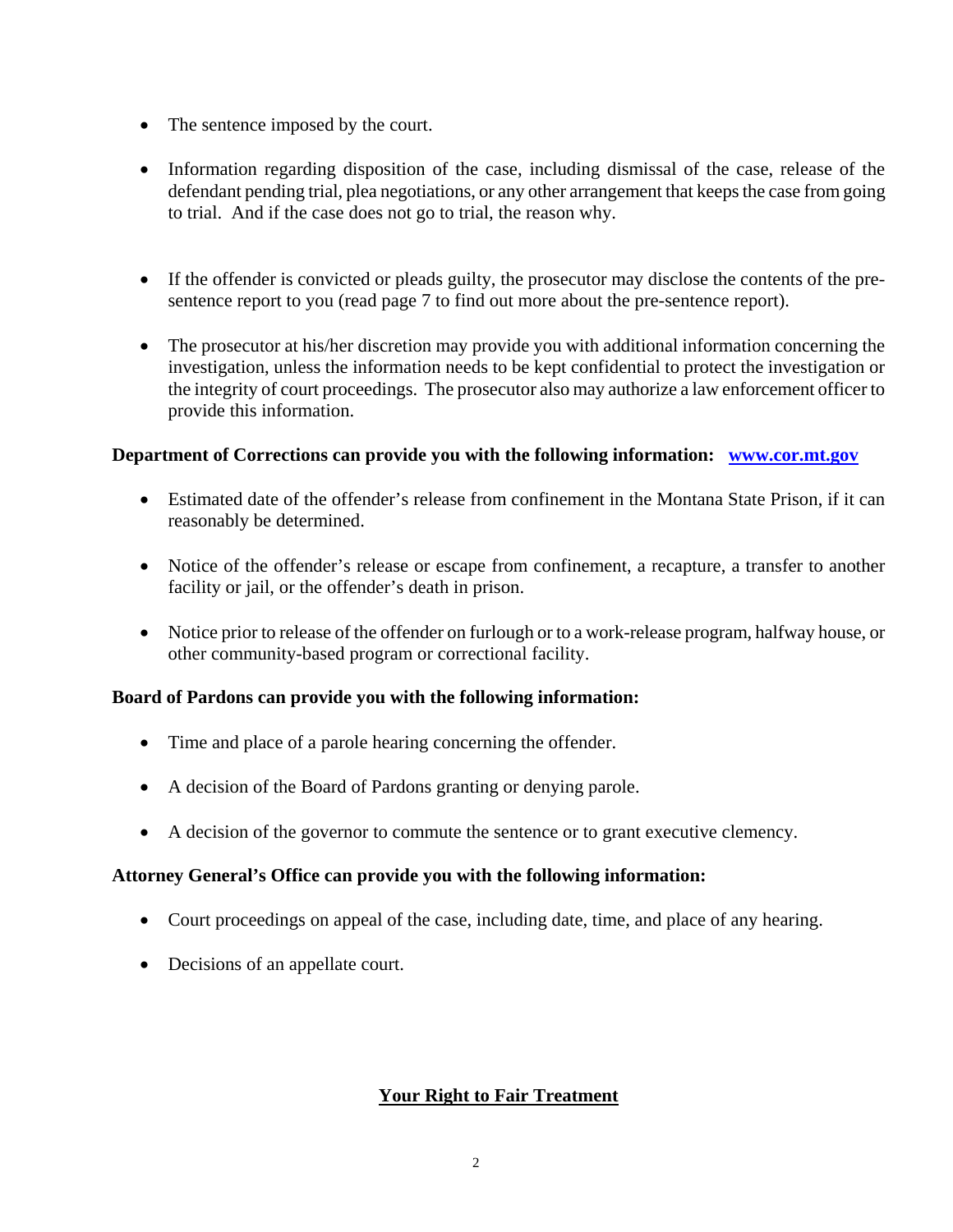Upon your request, a law enforcement official or prosecuting attorney or victim/witness specialist may also:

- Help you inform your employer that you may have to miss work in order to assist in the prosecution of the case. The law prohibits an employer from disciplining or discharging a victim or a member of the victim's immediate family for participating in criminal proceedings at the prosecutor's request. If you believe your employer has treated you unfairly because of your involvement in court proceedings as a victim of crime, you should contact a private attorney. The prosecuting attorney cannot represent you in dealings with your employer.
- Help you inform creditors that you have suffered serious financial strain as a result of being victimized. If you become involved in a civil suit against a creditor, the prosecuting attorney cannot represent you in that case.

## **Your Right to Confidentiality**

- If you request confidentiality, your address, telephone number, or place of employment -- or those of your family members -- may not be given to anyone except a criminal justice agency unless disclosure is ordered by the court.
- You do not have to answer any questions in court asking for your home address or place of employment, unless the court finds it necessary and orders you to answer.
- If you are the victim of a sex offense (rape, sexual assault, incest, or indecent exposure), your identity may not be disclosed to the public unless necessary to disclose the location of the crime scene or for other law enforcement purposes, or unless disclosure is ordered by the court.

#### **Your Right to be Heard**

As a victim of crime, you can give a victim impact statement at the following times:

- You may present a statement in writing before the sentencing hearing or orally under oath at the sentencing hearing (or both) concerning how you have been affected by the crime, the circumstances surrounding the crime, the manner in which it was perpetrated, and your opinion regarding the appropriate sentence.
- If a request is made to adjust or waive payment of any part of ordered restitution, notice must be given to you of any hearing and you will have an opportunity to make a statement.
- Before ordering the offender's parole, the Board of Pardons must permit you an opportunity to present a statement concerning the effects of the crime on you, the circumstances surrounding the crime, the manner in which the crime was perpetrated, and your opinion regarding whether the prisoner should be paroled. The Board may keep the statement confidential and must consider it along with any other information in determining whether the offender should be paroled. The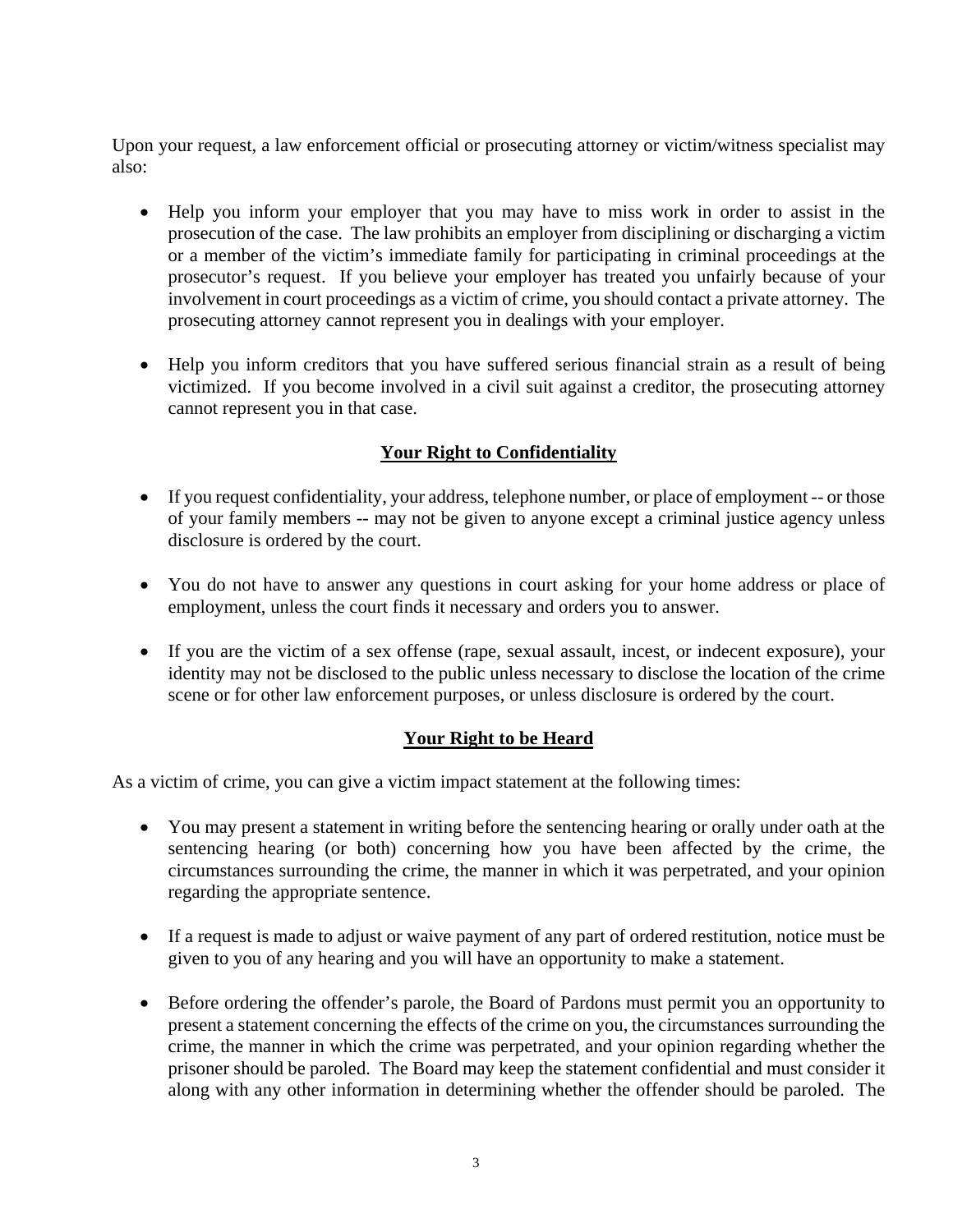statement may be made in person, by letter or by videotape.

- You and your family members have the right to be present in the courtroom during any trial or hearing, unless the judge rules otherwise.
- Before disposing of evidence no longer needed by law enforcement or the court, the prosecutor may petition the court for a hearing to determine an appropriate disposition of the evidence. You have the right to be heard regarding the destruction, disposal or further use of the evidence. The court must consider your statements prior to issuing a final order.

#### **Your Right to Receive Restitution**

The law requires that the judge order the defendant (the offender) to pay **full** restitution to the victim as a condition of the sentence, so long as the defendant has the ability to contribute something toward restitution sometime during the period of the sentence. Restitution can cover the following costs: your property taken or damaged by the offender; medical expenses; loss of income; expenses reasonably incurred in obtaining ordinary and necessary services that you would have performed had you not been injured by the crime; expenses reasonably incurred in attending court proceedings related to the crime; and reasonable expenses related to funeral and burial or crematory services of a homicide victim.

Keep track of your expenses; keep receipts, bills and canceled checks as proof of medical expenses and repair or replacement costs. In order to receive restitution the judge will require a list of your expenses. This list will be requested before sentencing.

The Clerk of Court will disburse restitution paid by a defendant to you for any un-reimbursed monetary losses. The judge may order return of any property taken from you and, in appropriate circumstances, may order sale of the defendant's assets to help pay restitution. With your consent, the judge may also order the defendant to perform services for you or for someone who has provided services for you as a result of the offense.

While restitution is appropriate in some cases, there is no guarantee that you will receive payments in a timely manner -- or at all. If the judge finds that the defendant will not have the ability to pay restitution, the judge has the option of ordering the defendant to perform community service.

## **PLEASE NOTE:**

- If the offender was sentenced in District Court, the Montana Department of Corrections Restitution Program will collect and disburse restitution.
- If the offender was sentenced in Justice of City Court, the Clerk of Court will collect and disburse restitution.
- If the offender was sentenced in a U.S. Federal Court, the U.S. District Court will collect and disburse restitution.

#### **VICTIM RESPONSIBILITIES**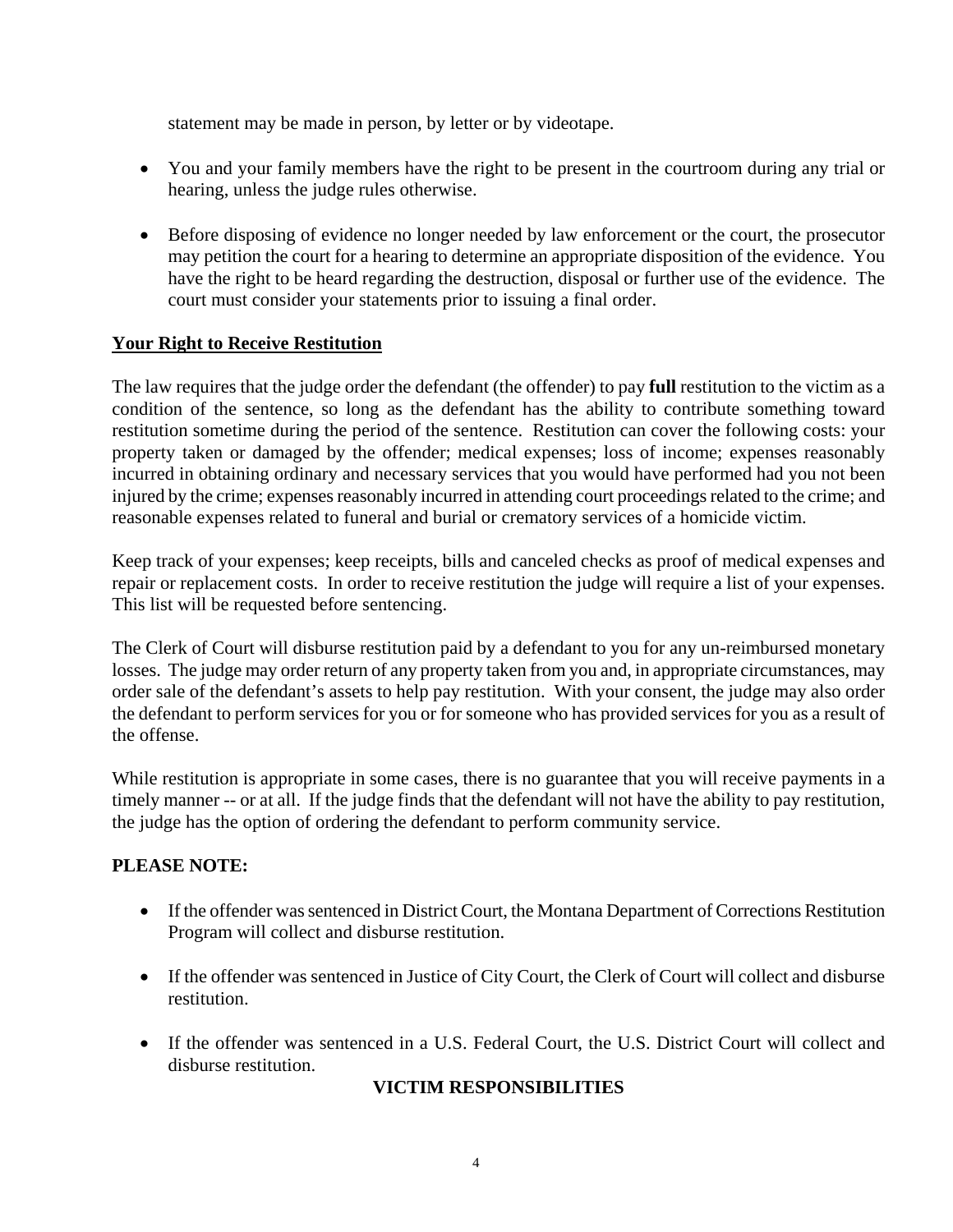Your cooperation is essential for the successful prosecution of the offender. Cooperation is also required in order for you to receive Crime Victim Compensation benefits.

- Both the prosecutor and the defense attorney may question you before and during a trial. Answer all questions truthfully.
- Provide all information requested by the prosecuting attorney's office and law enforcement authorities.
- Let the prosecuting attorney's office, probation department, Board of Pardons, Montana State Prison and the Crime Victim Compensation program know your current address and telephone number in writing.
- The criminal justice system often seems to operate slowly. We know that crime victims are anxious to have the case resolved and the matter put behind them. Like you, law enforcement officials want to get the crime solved and see justice served. You may need to be patient. Putting together a criminal case takes time, and it is important that accuracy and truth not be sacrificed for swiftness.

## **MONTANA CRIMINAL JUSTICE SYSTEM**

As a crime victim, you will have numerous contacts with the criminal justice system as your case proceeds. This section outlines what you can expect during the investigation and criminal prosecution of your case.

#### **Law Enforcement**

A law enforcement officer may be the first person you encounter concerning the investigation of the crime. After the initial work is done, your case may be turned over to an investigator. Officers will have to ask for a lot of information and may ask you to write a statement. Such information might seem embarrassing or upsetting, particularly in cases of child sexual abuse or sexual assault. However, without it the offender may not be caught or prosecuted. Officers may also need to secure some of your belongings as evidence. These can be returned to you upon request at the end of your case.

The officer will also help direct you to victim services in your area. Ask them for help in contacting shelter homes, a victim assistance counselor or a victim advocate to be with you during these stressful times. Domestic violence and rape crisis hot lines are also a good way to locate such victim service providers.

The officer may be able to arrest a suspect at the scene of the crime or that person may be arrested later on a warrant issued by a judge. Sometimes no one is arrested and the case is closed. If someone is arrested the prosecution phase begins. Generally, the suspect is advised of his or her rights, taken to the local jail and booked. At this point, the prosecutor evaluates the case. If you have been the victim of a rape, sexual assault, or incest, you should obtain a medical examination. The cost of the sexual assault examination is paid by the investigating law enforcement agency if the examination is directed by the agency or if the results are used in the investigation, prosecution, or resolution of the offense. If your claim is awarded other costs may be paid by the Crime Victim Compensation program. Either way, you should have a follow-up examination in 6-12 months.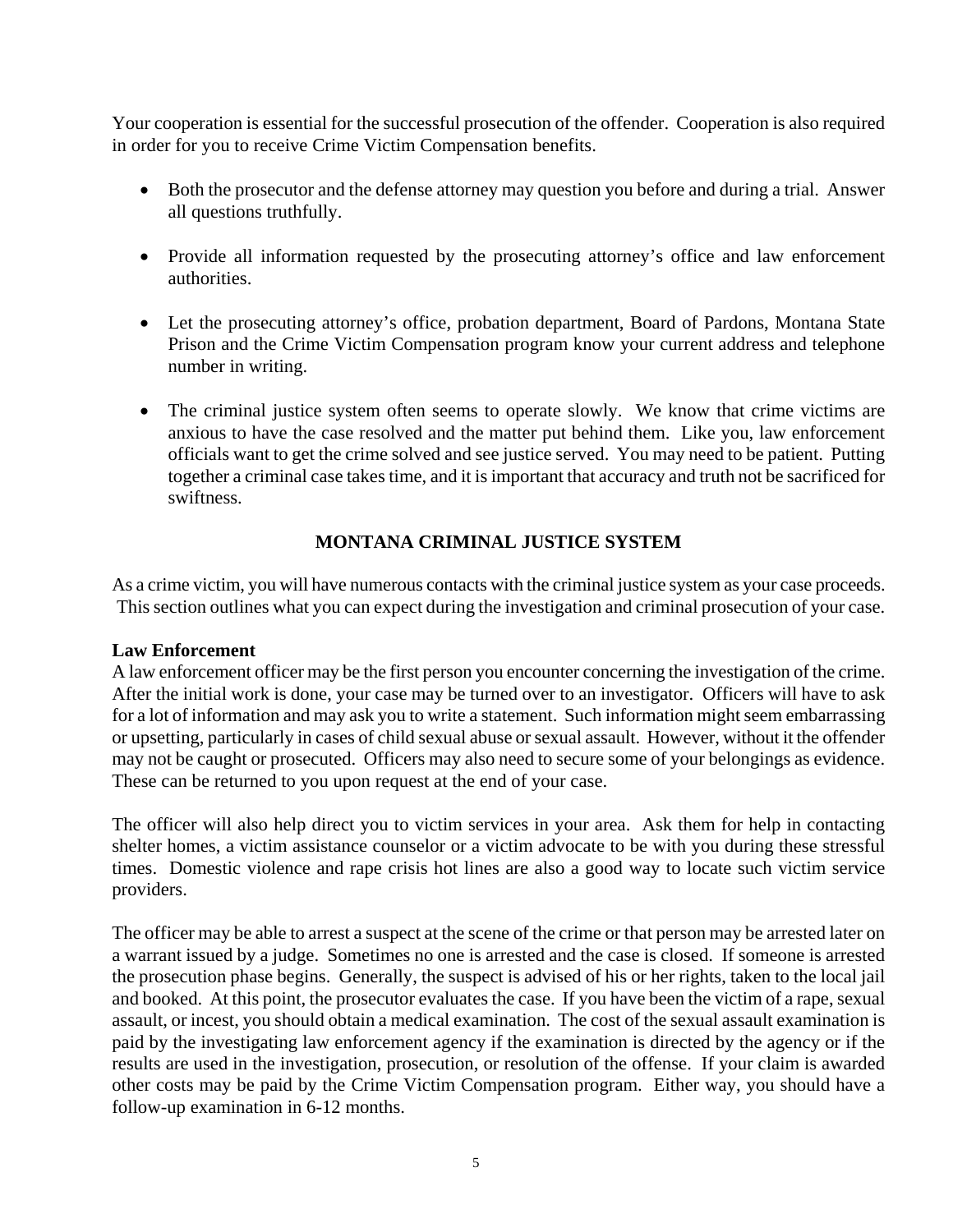#### **Prosecution**

The prosecutor represents the State of Montana and not you individually as a victim. You play an important role as a witness. The prosecutor reviews the case to make sure there is enough evidence to obtain a conviction. A defendant (the offender) is presumed innocent until proven guilty. The prosecutor must be satisfied that there is enough evidence to convince a jury of the defendant's guilt beyond a reasonable doubt. If the prosecutor decides to go forward with the case, charges are filed against the defendant. Several court appearances may be scheduled.

#### **The Initial Appearance**

- The defendant appears in court where the judge reads the charge(s), informs the defendant of the maximum sentence possible, the right to legal counsel, and sets bail. You have a right to sit in on this appearance but your attendance is not required.
- Offenders under the age of 18 are generally handled by the youth court and juvenile probation. In cases involving serious crimes, the juvenile could be prosecuted in district court and would be subject to greater penalties if convicted.

#### **Bail**

• A sum of money or security left with the court as an assurance that, if released, the defendant will appear at future court proceedings. Under Montana law, nearly all suspects are entitled to bail because they are considered innocent until proven guilty. As a condition for bail, the judge may require that the defendant avoid all contact with you. Ask about an Order of Protection to assure that the defendant does not have any contact with you. Individuals arrested for Partner or Family Member Assault remain in jail until seen by the judge and bail is determined.

#### **Preliminary Examination**

• A hearing at which a judge determines whether sufficient evidence exists to believe the defendant may have committed a crime. You may be asked to testify at this hearing. It is not uncommon for the defendant to waive this hearing. When evidence is presented at a preliminary hearing, the judge can exclude all other witnesses while the defendant or any witness is testifying.

#### **Arraignment**

• The defendant must plead guilty or not guilty to the charges. If the defendant pleads not guilty, a trial date is set. If the defendant pleads guilty, the right-to-trial is waived and sentence will be imposed. The prosecutor and defense attorney may recommend a plea agreement. You have the right to talk with the prosecutor about any plea agreement that is being negotiated.

#### **Trial**

• Between arraignment and trial, the prosecutors and the defense attorneys will be involved in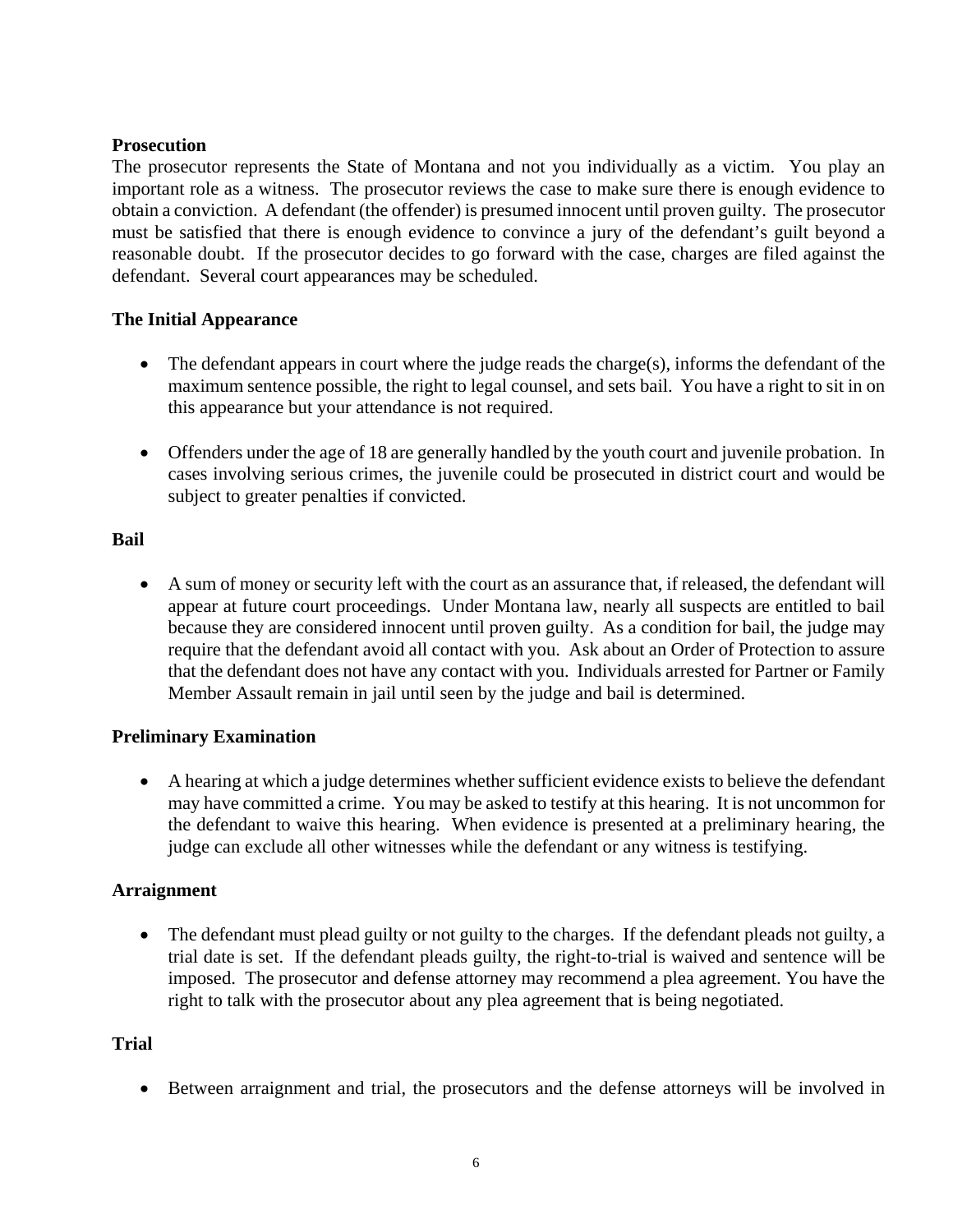various hearings and pre-trial motions. Each side must disclose to the other what evidence and witnesses it intends to present at the trial. The prosecutor's office or the defense may ask you to provide statements during this time. All statements given by a witness (including statements by you) must be disclosed by the prosecutor to the defense.

• Trials are typically held before a jury of 12 people. At the option of the prosecutor and the defendant, the trial may be held before a judge without a jury. During the trial you may have to testify in court about the circumstances surrounding the crime. This is your chance to tell your story to the jury. If you are called as a witness in a criminal trial, review the tips listed on page 8.

#### **Pre-sentencing Report and Sentencing**

- If the defendant is found guilty, the judge will impose a sentence. In some cases the judge will ask for a pre-sentence investigation report prepared by a probation officer. The purpose of a presentence report is to inform the judge of the defendant's criminal record and social history, the defendant's characteristics, circumstances, needs, and potential for rehabilitation. It also describes the circumstances of the offense and how the offense has harmed you, your immediate family, and the community. The pre-sentence report will also detail the amount of monetary loss you have sustained as a result of the offense.
- A probation officer prepares the pre-sentence report. It is required by law to be kept confidential, but the prosecutor may disclose the contents to you. The probation officer who is preparing the report may contact you. Make sure the probation officer has your current address and phone number. This is your opportunity to tell the judge how you have been affected by the crime and what your out-of-pocket expenses have been. The judge will read and consider the pre-sentence report when deciding what sentence to impose. You may also provide a victim impact statement for the judge's consideration.
- The sentence is at the judge's discretion within the range of penalties provided by law. In some cases, the judge might order the defendant to pay restitution to the victim. (See the Restitution section on page 4). Restitution can cover the cost of property, medical costs, etc. Be sure to keep track of these expenses with receipts, bills or canceled checks. Ask the prosecuting attorney about restitution and if it would be possible in your case.
- Once convicted, the defendant has the opportunity to appeal to the Montana Supreme Court. The appeal process typically does not involve you as a victim or witness unless the case must be retried. This whole process can take anywhere from 30 days to a year or more.
- Sooner or later almost all persons convicted of a crime and sent to prison are released. If you wish to be notified of the defendant's release or any escape from custody, contact the Montana Department of Corrections, call the VINE Hotline (see *VINE* section on page 10), or check the Correction Offender Network at [www.cor.mt.gov](http://www.cor.mt.gov/)

Remember there are many options for handling your case. A lot depends on whether the offense is a felony or misdemeanor and whether the offender is an adult or a juvenile. The process described above is typical of a felony crime that goes through the entire court process.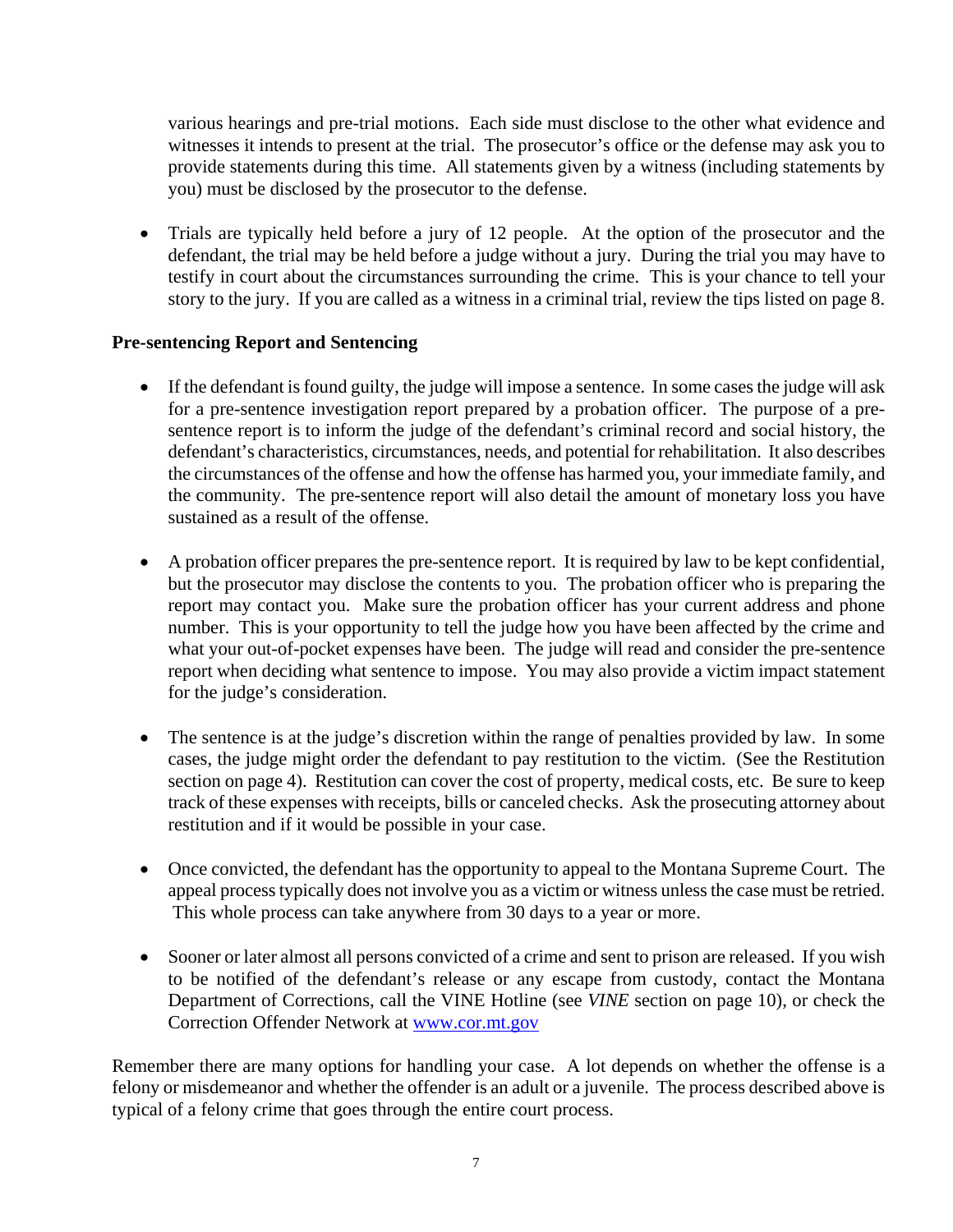#### **It's important that throughout this process, you:**

- Keep in contact with the prosecutor's office and ask questions.
- Use the victim assistance services that are available in your area. See pages 18-22.
- Cooperate in all areas in order to increase the chances of convicting the offender.

#### **TIPS FOR TESTIFYING IN COURT**

If you must testify, talk with the prosecutor before your court appearance about what to expect. Listed below are a few pointers:

- Answer all questions truthfully. Just tell the facts.
- Listen carefully to the questions. If you don't understand a question, ask for an explanation.
- Answer only the question asked. Don't try to say everything at once or give information not requested.
- Don't guess. Answer to the best of your knowledge.
- Be prepared, but don't memorize what you have to say.
- If an attorney objects to a question, don't answer it until the judge tells you to do so.
- Try to remain calm. Don't lose your cool.
- Speak clearly and loud enough for the jury to hear.
- If you have given a written statement, or a taped interview that has been transcribed, ask the prosecutor for a copy before trial so you can refresh your memory.
- Spend some time watching a court session to see how the process works.
- Go to the courtroom you will be testifying in beforehand so it will feel more familiar.

#### **ORDER OF PROTECTION**

An order of protection is an order of the court, for protection of a victim, a family member, or a witness to the offense. The order may: require the removal of the offender from your residence; require the transfer of possession of certain property to you (or it may prohibit the offender from concealing or disposing of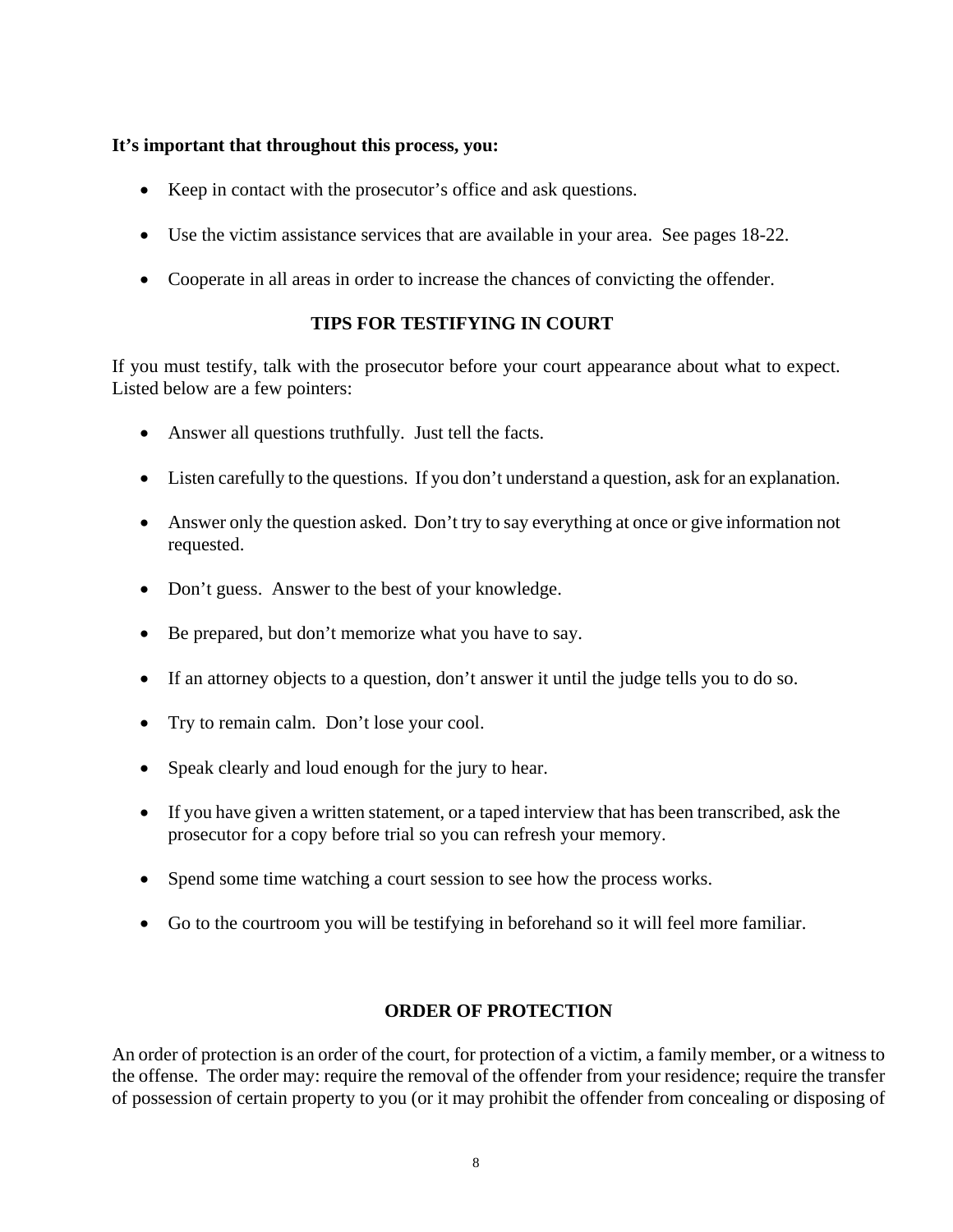property); prohibit any threats, harassment, communication or contact with you or family members; or order any other relief considered necessary to provide for the safety and welfare of yourself or other designated family members. There is no cost to file a petition for an order of protection or for the service of an order of protection. To avoid further injury or harm, the court may direct the order of protection remain in effect permanently.

#### **Eligibility Requirements for an Order of Protection.**

- You are in reasonable fear of bodily injury by a partner or family member, or if you are a victim of one of the following crimes committed by a partner or family member: assault, aggravated assault, intimidation, partner or family member assault, criminal endangerment, negligent endangerment, unlawful restraint, kidnapping, aggravated kidnapping, or arson. Also, if you are a partner or family member of a victim of deliberate homicide or mitigated deliberate homicide.
- You are a victim of stalking, incest, sexual assault, or sexual intercourse without consent, regardless of your relationship to the offender.
- If you are under the age of 18, the petition may be filed on your behalf by a parent, guardian, or other representative.

You may seek an order of protection if there are no criminal charges filed and if you did not report the abuse to law enforcement. The length of time between the abusive incident and your application does not matter as long as you meet the eligibility requirements listed above.

#### **Procedure to obtain an Order of Protection**

You can seek a temporary order of protection by filing a sworn petition in a district, justice, municipal or city court.

These forms can be obtained in the offices of County Attorneys, Crime Victim Advocates and Clerks of Court. They can also be downloaded from the Montana Attorney General's website www.doj.mt.gov.

- If a divorce or custody action is pending in district court, the petition must be filed with that court only, unless the district judge is unavailable or you left the county where the abuse occurred to avoid further abuse.
- The petition must state that you are in reasonable fear of bodily injury or a victim of one of the offenses listed on page 16, have a relationship to the offender (if required), and you are in danger if the court does not issue a temporary order of protection immediately. If the court agrees with the petition, it will issue a temporary order of protection.
- A hearing must be conducted within 20 days from the date the court issues a temporary order of protection. At that hearing, the court will determine whether good cause exists for the temporary order to be continued, amended, or made permanent.
- The offender may request an emergency hearing before the end of the 20-day period by filing an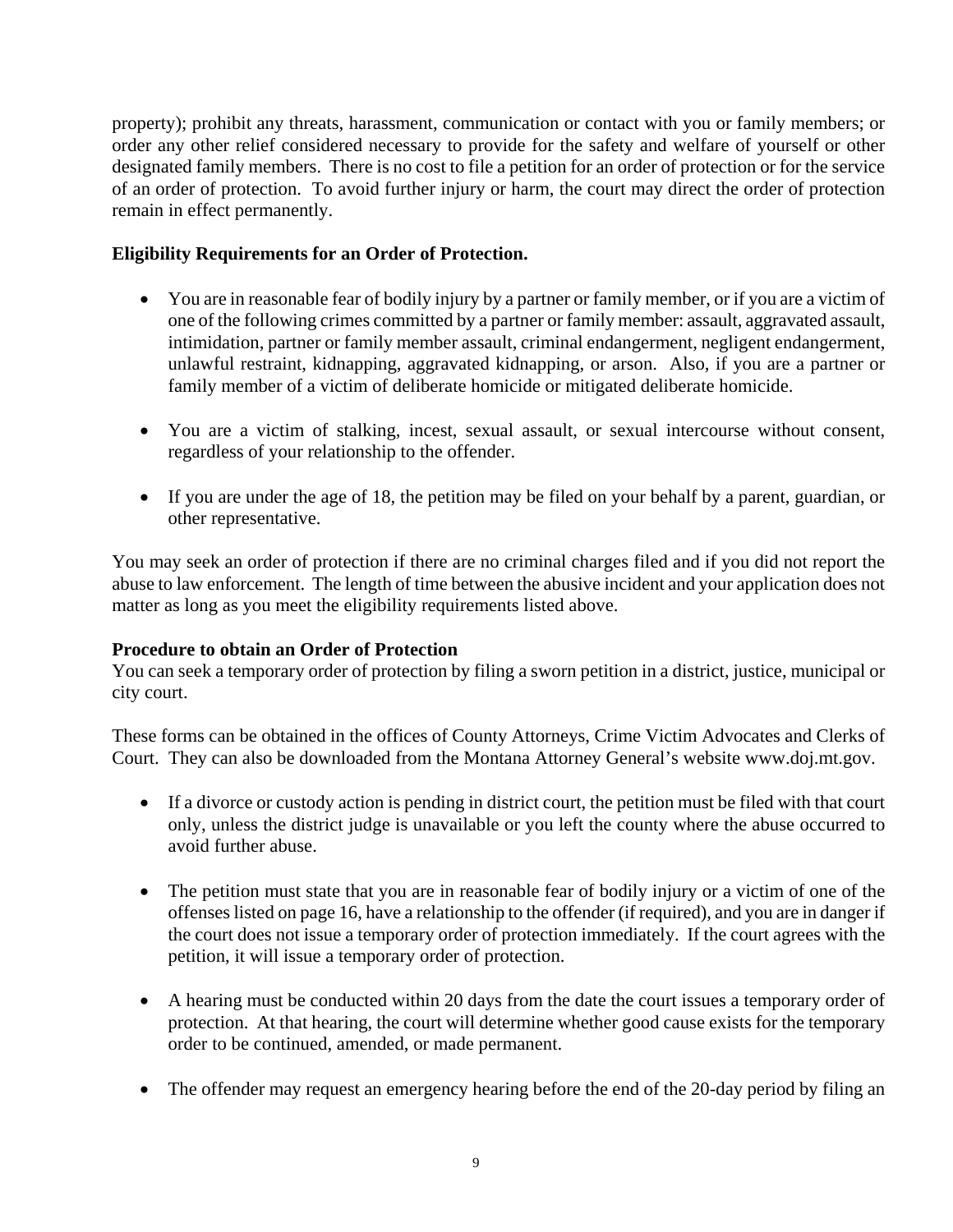affidavit demonstrating an urgent need for the emergency hearing. The hearing must be set within three working days of filing the affidavit.

- The petition may be filed either in the county where you currently or temporarily live, where the offender resides or where the abuse occurred. There is no minimum residency requirement. The order is effective in any state, the District of Columbia, any U.S. Territory, and may be enforced on Tribal Lands.
- A valid order of protection from another state will be enforced in the same manner as an order of protection issued in Montana.
- The issuing court must send a copy of any order or any extension, modification or termination, with proof of service, to the appropriate law enforcement agency designated in the order. Valid orders of protection are also entered into the National Crime Information Center.
- An order of protection is effective against an offender regardless of age.
- An order issued by a justice, municipal, or city court is immediately reviewable by the district court judge upon the filing of a notice of appeal. The district judge may affirm, dissolve, or modify such an order.
- A temporary or permanent order of protection becomes valid as soon as a judge signs the order. However, until the offender is served with the order they cannot be held in violation.
- You should give a copy of your order to those who have regular contact with you or your children – schools, daycare, workplace, etc. You should also keep a copy in your wallet or purse.

#### **VINE (Victim Information and Notification Everyday)**

VINE is a toll-free, 24-hour automated telephone service providing information on Montana adult offenders. VINE was created to give crime victims easier access to important information regarding inmates at the Montana State Prison, Montana Women's Prison, regional prisons, Crossroads Correctional Center and the Treasure State Correctional Training Center.

By calling 1-800-456-3076, you will be able to learn if the offender is still incarcerated, custody information, escape information, sentence review hearing dates, parole hearing dates and scheduled release date information. You can also register your phone number and a Personal Identification Number to receive a telephone alert if the offender has a change in custody status, escapes, or has a change in scheduled hearing dates. VINE also monitors those inmates who are in out-of-state prisons.

VINE is a free service and is totally anonymous to those wishing to be notified. VINE is active 24 hours a day, 365 days a year including holidays. Any change in offender status will prompt the VINE service to call all registered victims regardless of the day or time. For more information, call the Montana Department of Corrections at (406) 444-7461 or 1-888-223-6332.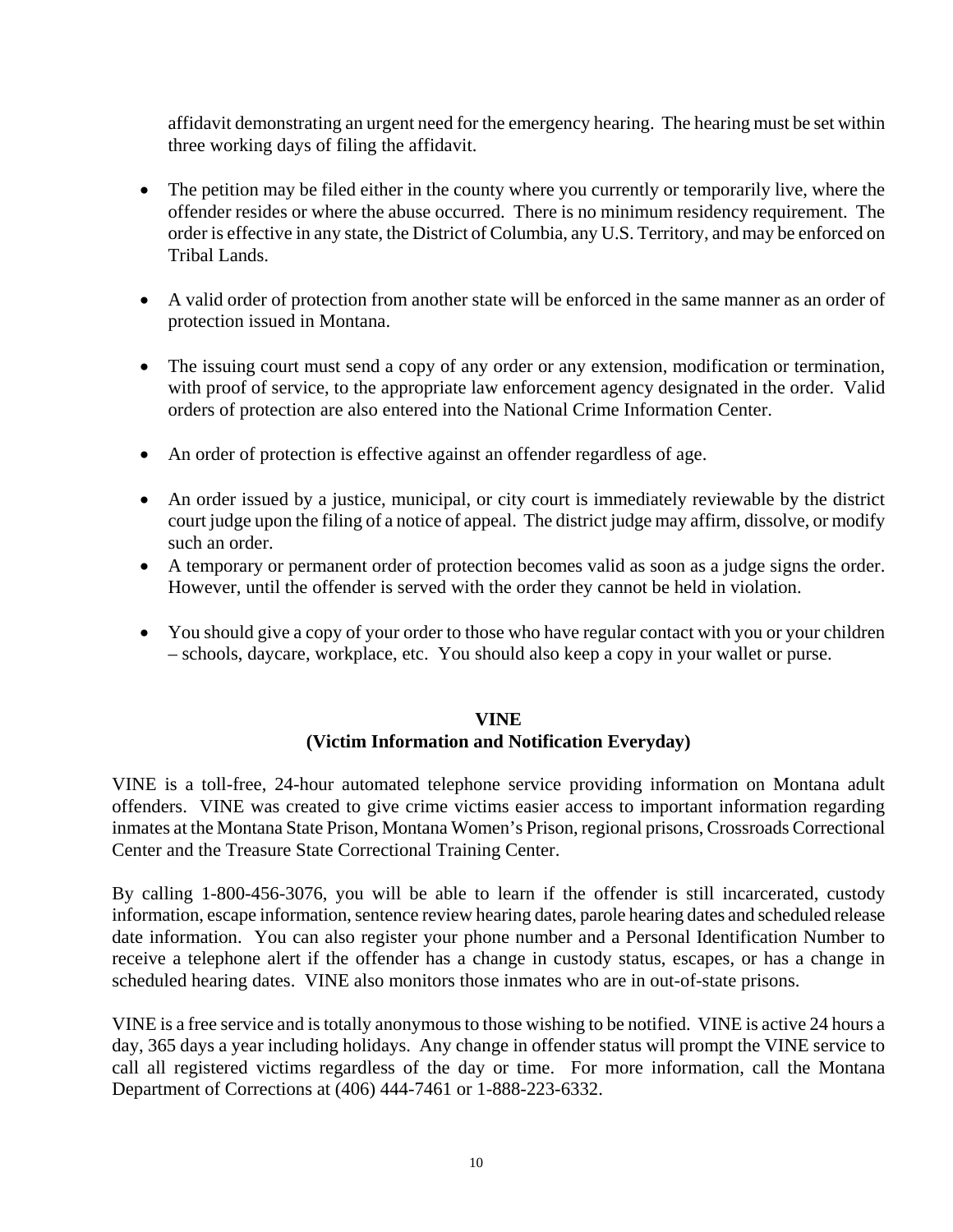Information can be obtained from the Department of Corrections website, [www.cor.mt.gov](http://www.cor.mt.gov/) and then selecting CON (Correctional Offenders Network).

## **CRIME VICTIM COMPENSATION**

The Crime Victim Compensation program (CVC) provides compensation to victims for injuries suffered as a direct result of criminal acts.

While no amount of compensation can erase the physical and emotional trauma experienced by crime victims, the CVC program strives to reduce some of the financial burdens victims may suffer.

Depending on the circumstances, you may be eligible to receive compensation for the following crimerelated expenses:

- Medical
- Lost wages
- Mental health counseling
- Loss of support for spouses and dependents of deceased victims
- Funeral and burial expenses

If you would like additional information or need program brochures or applications, please contact:

## **Crime Victim Compensation Program Office of Victim Services PO Box 201410 Helena, MT 59620-1410 (406) 444-3653 or (800) 498-6455**

[www.doj.mt.gov/victims/victimcompensation.asp](http://www.doj.mt.gov/victims/victimcompensation.asp)

#### **Eligibility Requirements**

1. You must have suffered personal injury or be a family member of a homicide victim or a family member of a victim of child sexual abuse.

Crimes covered by the CVC program include the following:

- Homicide
- Assault
- Partner or family-member assault (domestic violence)
- Sexual offenses
- Child physical and sexual abuse
- Victims of DUI drivers
- International acts of terrorist

2. The crime must be reported to law enforcement within 72 hours after the crime. If the crime was not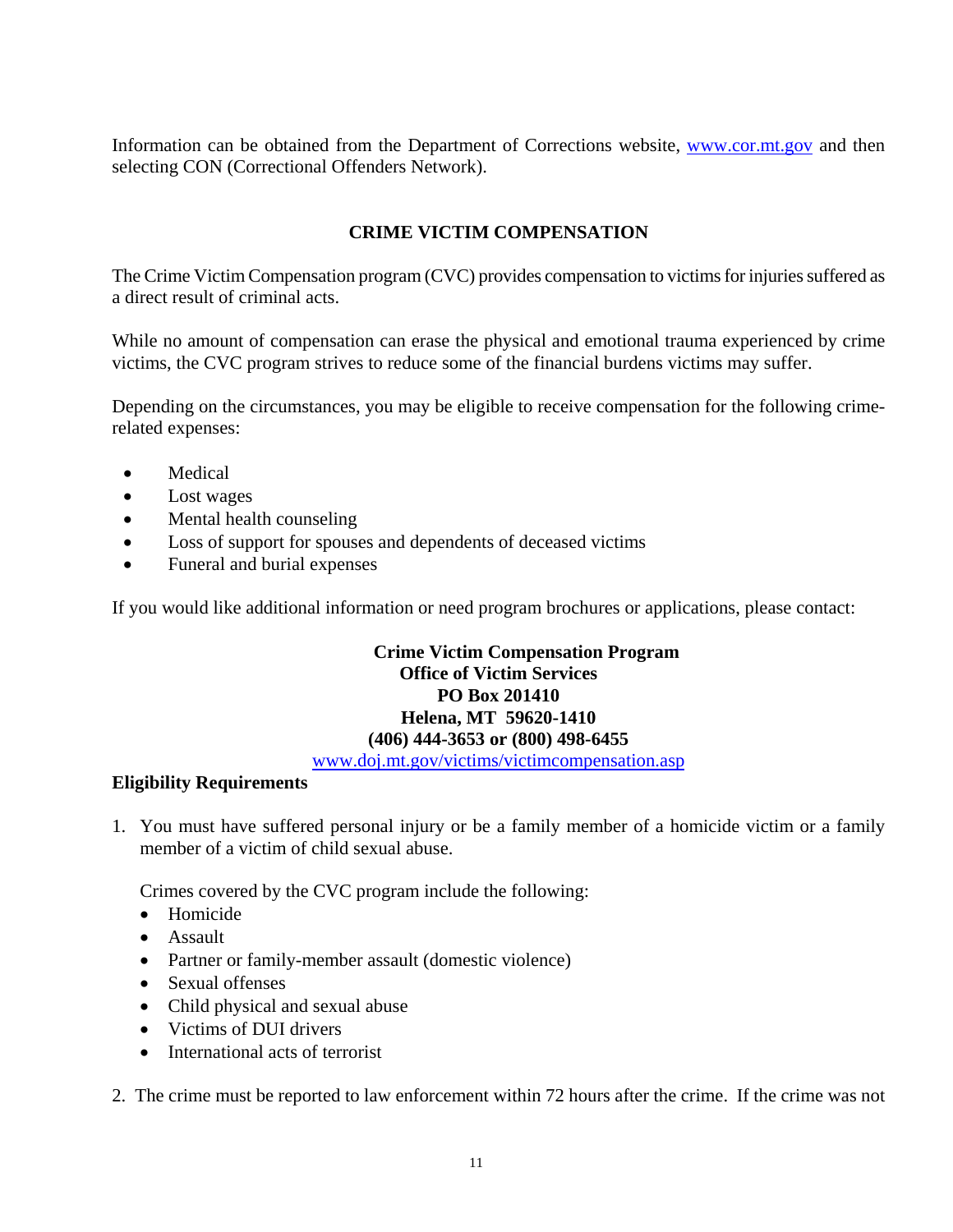reported within the required 72-hour time limit, the reason for the delay must be submitted in writing to the CVC program. If good cause exists for the delay, this requirement may be waived. In cases involving a sexual offense against a minor, a report must be made to law enforcement, Child Protective Services, or juvenile probation within 72 hours of the time an adult is informed of the offense against the minor.

3. You must cooperate with law enforcement and prosecuting attorneys in the investigation and prosecution of the crime.

Cooperation includes, but is not limited to the following:

- Provide law enforcement with a true and accurate report of the crime and consent to any reasonable requests for follow-up interviews,
- When possible, assisting in the identification of the suspect(s) as requested, and
- Participating in deposition and trial testimony as requested.

Cooperation is determined on a case-by-case basis taking into consideration the victim's age, physical condition and psychological state.

4. An application for compensation must be filed within one year of the date of the crime. Compensation involving sexual offenses against minors must be filed within one year after the date the offense was reported to a law enforcement agency, juvenile probation office or Child Protective Services, or within one year after the day the victim reaches 18 years of age. The time for filing a claim may be extended by the program for good cause.

#### **Application Process**

If applying for compensation benefits, a claim can only be filed by the following individuals: the victim, the survivor of a homicide victim, or the parent or legal guardian of a victim who is a minor.

These forms may be obtained from any law enforcement agency, hospital, victim assistance program, or by writing the Crime Victim Compensation Program at PO Box 201410, Helena, MT 59620-1410 or calling (406) 444-3653 or 1-800-498-6455.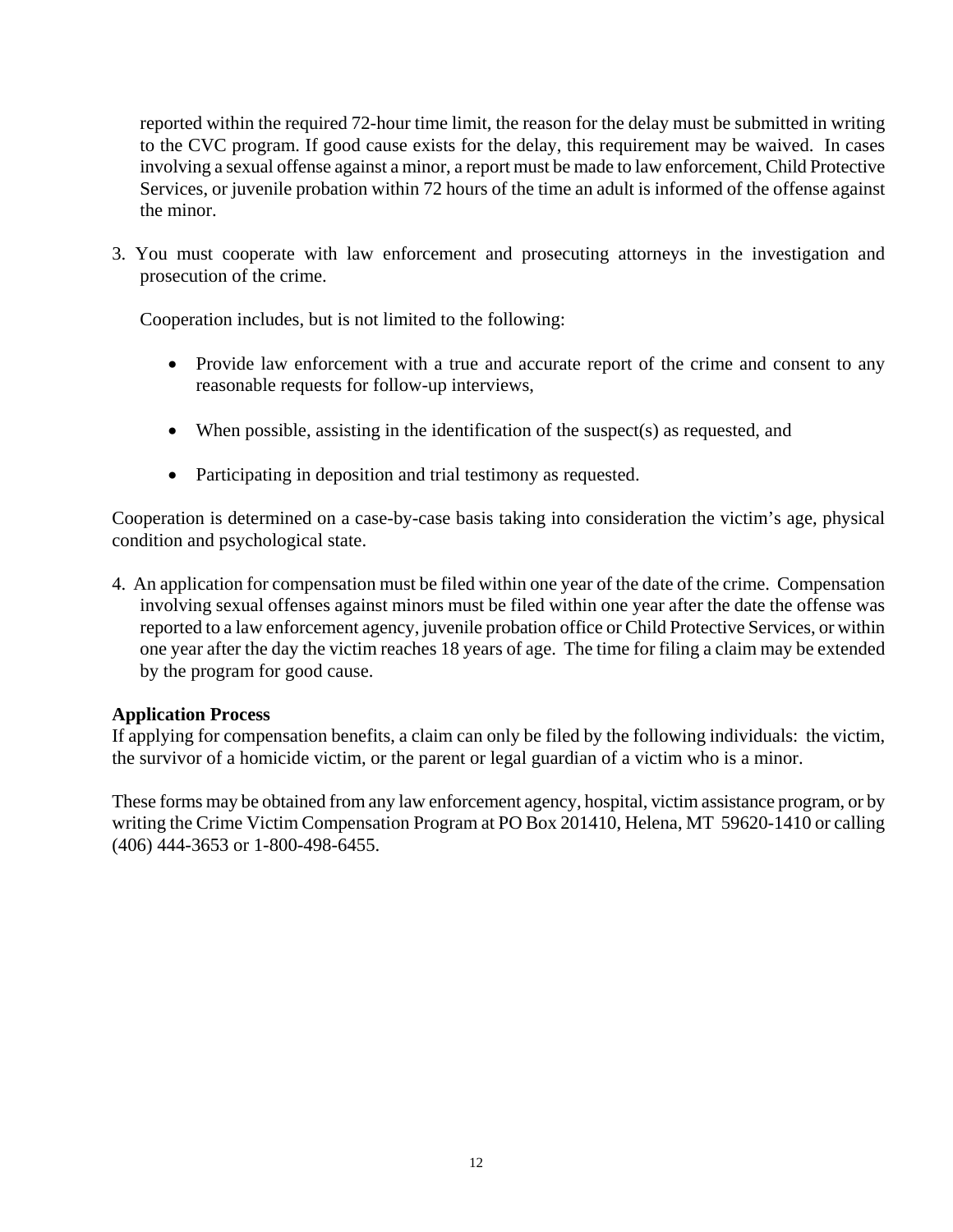All applications must be fully completed. Please be sure to read carefully the Information Release and Repayment and Subrogation Agreement on the back of the claim form.

## *Be sure your application is signed before you send it in!*

#### **Secondary Victims**

For purposes of the CVC program, a secondary victim is defined as a *family member* of a homicide victim or a *family member* of a child victim of a sexual crime. If the primary victim has been awarded benefits, mental health benefits are available to parents, step-parents, siblings and step-siblings as secondary victims. Step-parents and step-siblings must reside with the victim to be considered eligible for the counseling benefits. Counseling benefits for secondary victims may not exceed \$2,000 per family member.

#### **Claim Denials**

Claims may be denied if the application does not meet the above eligibility criteria. Additionally, the claim may be denied under the following circumstances:

- Benefits will not be awarded to a claimant who is the offender or an accomplice of the offender. Also, benefits will not be awarded if the award would unjustly benefit the offender or accomplice.
- Persons in jail, prison or any other public institution that provides for the maintenance of that person are not entitled to compensation benefits.
- Compensation may be reduced or denied if the victim contributed to the death or injury.

#### **Compensation Benefits**

Total compensation benefits paid to a victim, or dependents of a victim in cases of the victim's death, may not exceed \$25,000.

The CVC program can provide benefits to eligible victims for the following crime related expenses:

- *Medical care*, including dental, prosthetic devices, hospitalization, doctor fees, physical therapy, eyewear, or chiropractic services related to injuries of the crime.
- *Crime related mental health counseling.* To receive payment from the CVC program, a mental health therapist must be one of the following:
	- $\triangleright$  Medical doctor
	- $\geq$  Licensed clinical psychologist
	- $\triangleright$  Licensed social worker
	- $\geq$  Licensed professional counselor
	- $\triangleright$  A counselor working under the supervision of a licensed therapist

Payment for mental health counseling is limited to 12 consecutive months or \$2,000, whichever is reached first. Extensions requested by the claimant to the CVC program may be granted after review.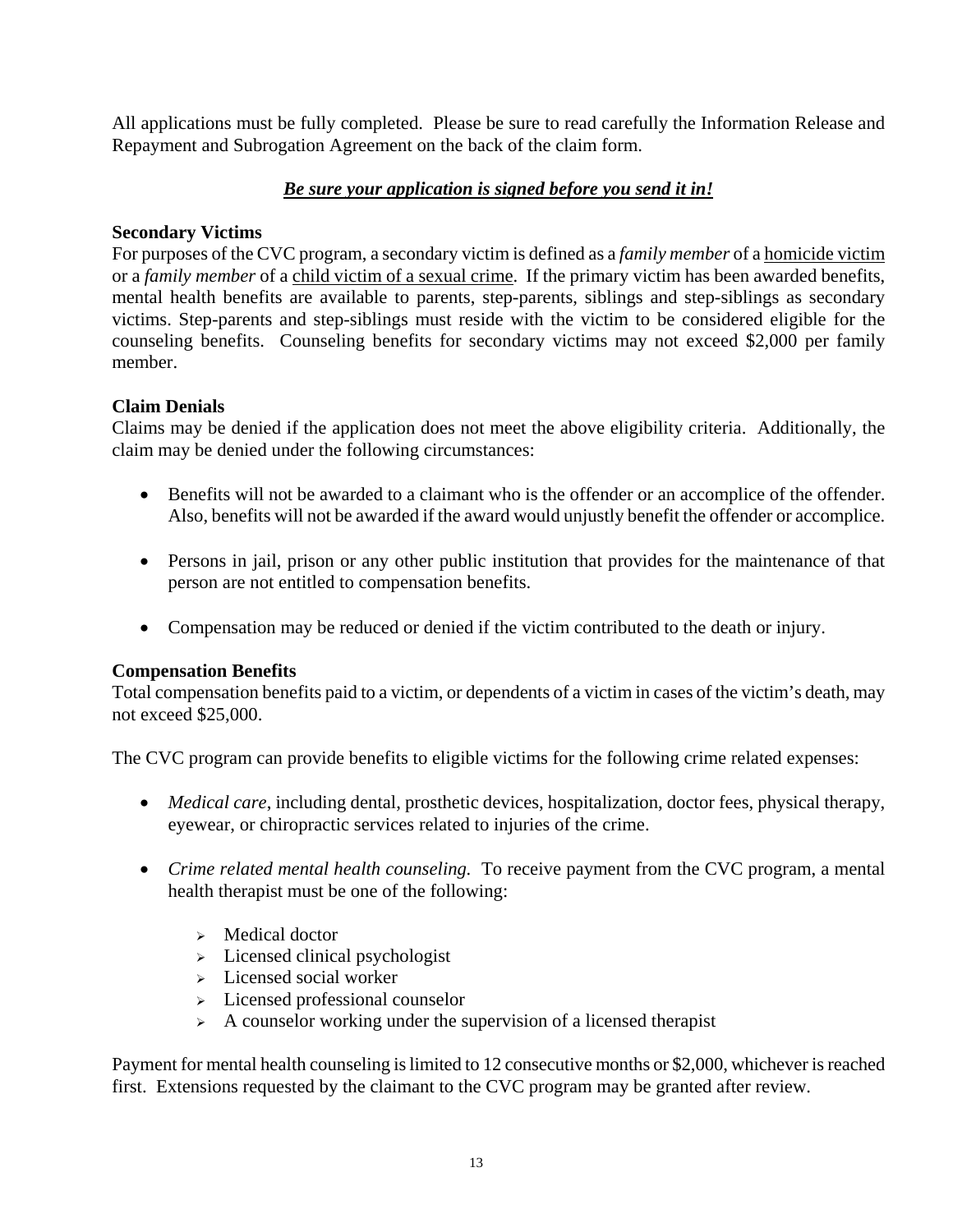- *Wages lost by the victim due to crime related injuries.* No wage loss benefits can be paid for the first week after the crime occurred. However, if wage loss is longer than 1 week, weekly compensation payments may be paid retroactively from the date the wage loss began.
- *Claims involving both medical expenses and wage loss.* You may request wage loss benefits be paid prior to payment of medical expenses. (NOTE: If you request that your wage loss benefits be paid before your medical bills, the program will not be able to pay any amount toward your medical expenses until you return to work and are no longer experiencing a wage loss. Providers may continue to contact you and could resort to other means of collection.)
- *Loss of support for dependents of a deceased victim.* Weekly compensation benefits may be paid to the survivors of a homicide victim. In certain instances, dependents of homicide victims may be eligible to receive lump sum death benefits.
- *Funeral and burial costs* are allowable up to \$3,500.

#### **Benefit Adjustments**

If you have insurance, Medicaid, Indian Health Services, or any other form of benefits, your medical/mental health expenses MUST be submitted to them before you submit the expenses to the CVC program. Compensation benefits are intended to supplement and not replace other programs or benefits that the victim may be eligible to receive.

The following will reduce compensation benefits:

- Payment received from the person who committed the crime, e.g. restitution;
- Payment received from an insurance program (health or auto), workers' compensation, or unemployment benefits; and
- Payment from other federally funded programs such as Medicaid, Medicare, Indian Health Services, CHIP's, Veteran's Administration, etc.

*IF YOU ARE ON MEDICAID, PLEASE NOTE:* Any hospital or medical provider, or mental health counselor who accepts Medicaid patients must accept Medicaid payments as payment in full and cannot bill you or the CVC program for any remaining balances. If you become Medicaid eligible at anytime please notify CVC immediately.

## **Restitution**

Compensation benefits will be reduced by the amount of restitution you have received at the time a claim is processed for payment. If the offender is ordered to pay restitution, but has not yet made payment, the CVC program will pay benefits on your behalf. Please remember, if the program has fully reimbursed you for all your out-of-pocket expenses, any restitution you receive must be paid back to CVC.

#### **Civil Settlements**

It is very important that you advise the program of any pending civil action being taken as a result of the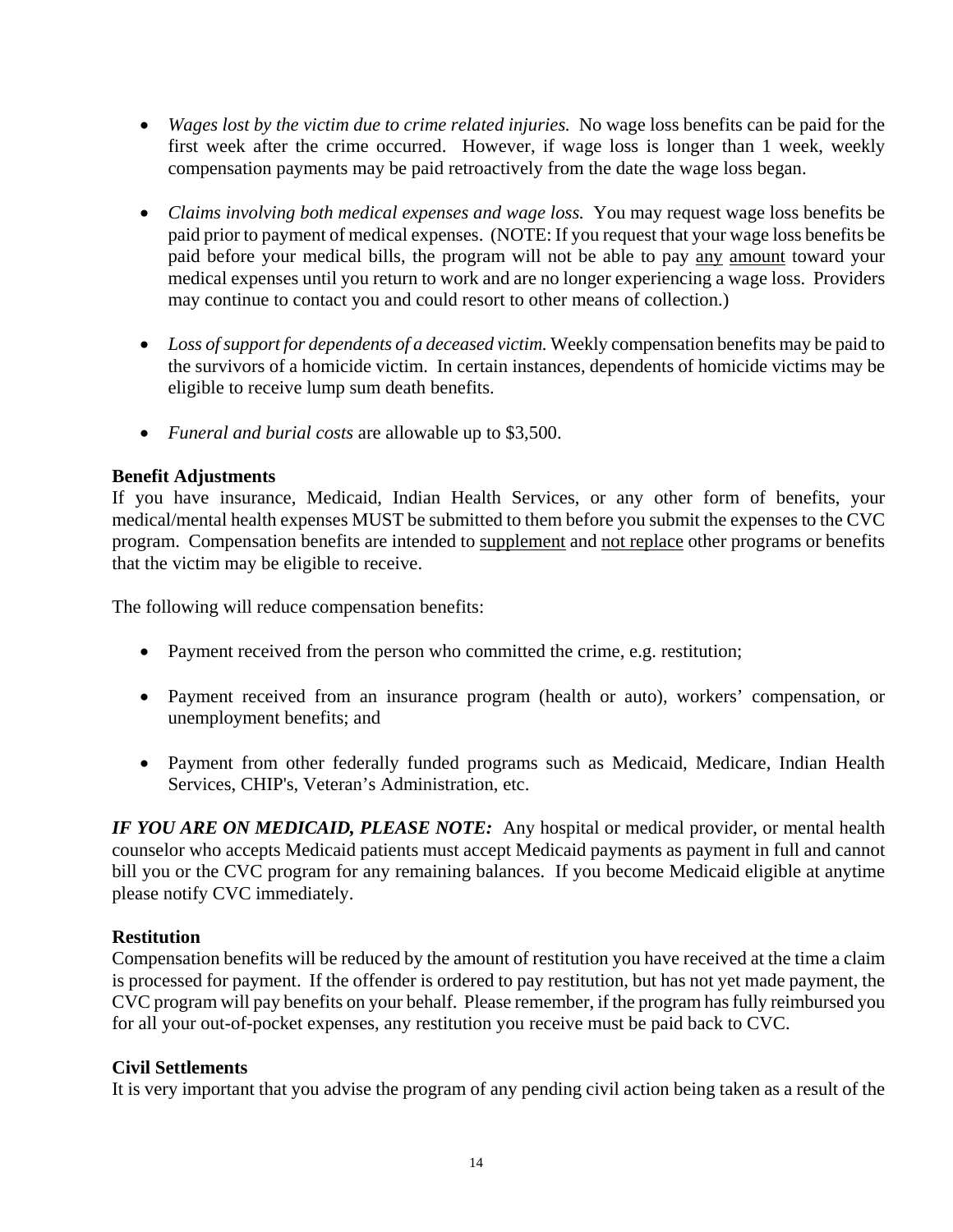crime. The CVC program is entitled to full subrogation (repayment to CVC) against a civil judgment or recovery received by you. If you institute the action, CVC shall pay a proportional share of the attorney's costs and fees if the civil action is successful.

#### **Insurance**

All crime related bills must be submitted to your insurance carrier for payment determination prior to submission to the CVC program. CVC benefits can be determined only after insurance benefits have been paid or denied. CVC benefits can be paid for your out-of-pocket expenses, including any required deductible or co-payment.

#### **Public Funds**

Medicaid is also a primary payer to the CVC program. If you are on Medicaid at the time of the crime, Medicaid is the primary payer for medical expenses.

#### **Verification Process**

The CVC program will begin processing your application the day it is received. Information contained on the application must be verified through law enforcement and other agencies before a decision can be made. The staff will review the law enforcement verification form and investigative report to determine if the application meets the eligibility criteria.

Additional information may be requested from you. It is important that you respond to our requests as soon as possible. Requested information not received by our office can delay a decision and may lead to your application being put on hold or denied until the required information is submitted.

#### **Approval Process**

If your application meets eligibility requirements, you will be notified in writing that benefits have been awarded. Notice of the award is also sent to law enforcement, the city or county attorney, and medical providers listed on the claim form.

#### **Denial Process**

If your application does not meet the eligibility criteria, you will be notified in writing of the denial of benefits and the reason for the denial. Notice of the denial is also sent to the law enforcement agency handling the case, the city/county attorney, your attorney (if applicable) and medical providers.

#### **Supplemental Benefits**

Payment cannot be made for medical expenses for treatment obtained more than 3 years after the *last* date of treatment.

#### **Appeals Process – Request for a Hearing**

You have the right to request an informal hearing within 30 days of a written determination regarding your claim. Your request must be in writing to the CVC program stating the reason you would like to appeal the decision. The hearing examiner will notify you of the date, time, and place scheduled for the hearing. You will have an opportunity to provide relevant testimony concerning your claim at the time of the hearing. You have the right to bring an attorney to the hearing. The CVC Director will make the final decision.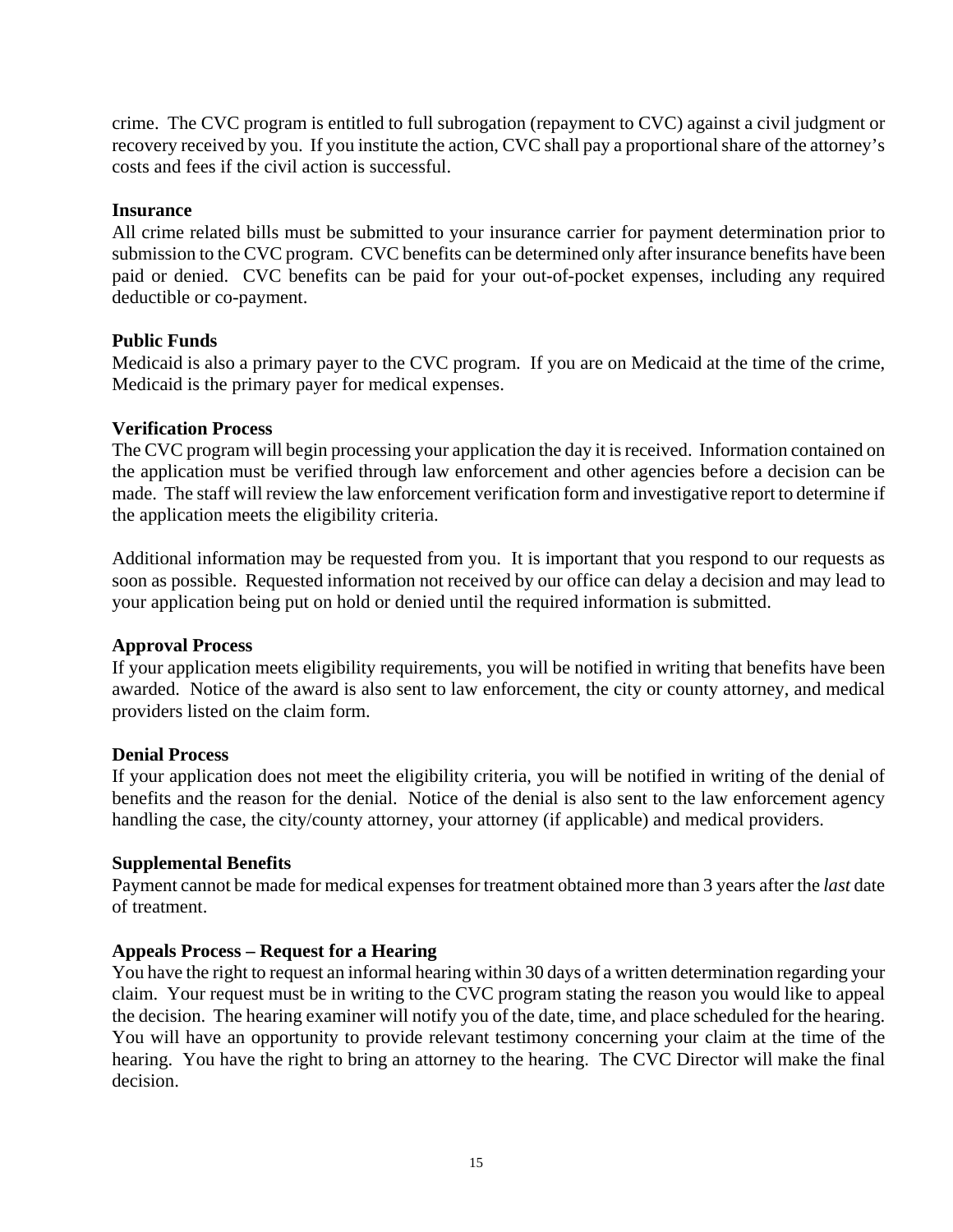#### **CRIME VICTIM COMPENSATION QUESTIONS AND ANSWERS**

#### *How long will it take to receive a decision on compensation benefits?*

It is the goal of the CVC program to make a decision about your claim within 60 days. Some applications may take longer if CVC is waiting for additional information.

#### *Should I send in copies of medical bills along with the application?*

Yes, send copies of the bills with the application. Also submit a copy of the explanation of benefits (EOB) from the insurance company as soon as you receive it.

#### *If I am a victim of domestic violence, can I receive compensation if I'm still living with the offender?*

Yes, domestic violence victims who live with the offender may still be eligible to receive compensation if the other eligibility requirements are met. However, if the award would *unjustly benefit* the offender, benefits may be denied.

#### *When can children of homicide victims receive loss of support benefits?*

Loss of support benefits can be awarded to children of homicide victims who did not live with the victim if the victim was contributing to the care or support of the children.

#### *What compensation benefits are available for secondary victims?*

The parents, step-parents, siblings, step-siblings, and children of primary victims can receive mental health counseling benefits if the primary victim is either a victim of a homicide or a child victim of a sexual offense. Step-parents and step-siblings must reside with the victim at the time of the crime to be eligible.

#### *Can the secondary victim receive benefits if benefits have been denied to the primary victim?*

No, in order for a secondary victim to receive compensation benefits, the primary victim must meet the eligibility requirements of the Crime Victim Compensation program.

#### *What is contribution?*

Contribution is conduct on your part that may have caused or contributed to the injuries or death. This conduct may include being under the influence of alcohol or other drugs, aggressive behavior, etc. When reviewing information regarding contribution, the CVC program considers whether charges are filed against you or the suspect, comparable or reasonable force, age of the victim and issues of mutual combat.

#### *Does the Program pay for stolen or damaged property?*

No, the CVC program cannot pay for stolen property. CVC may pay for such items as eyeglasses, hearing aids, or prosthetic devices damaged or necessary as a result of the physical injury.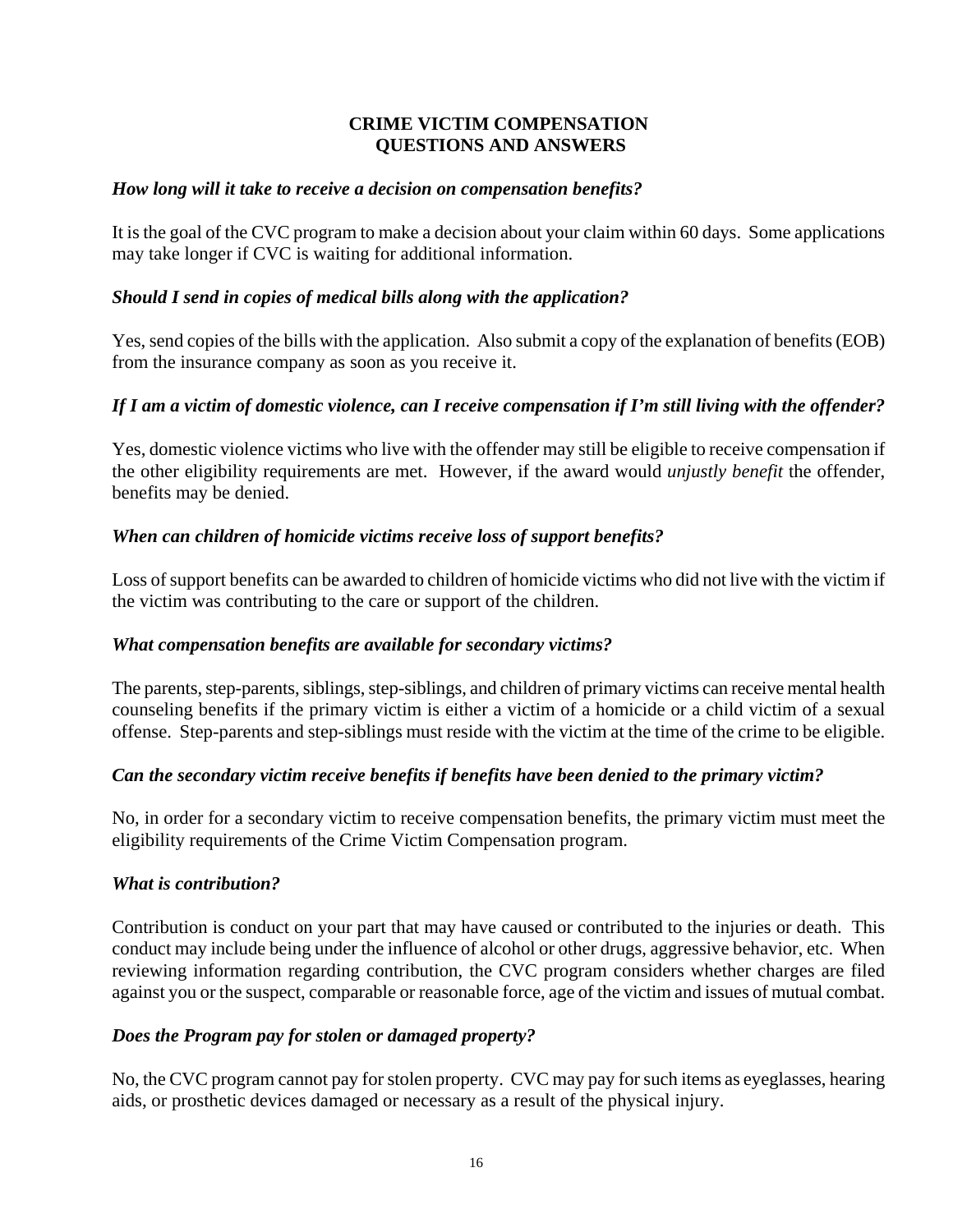#### *Should I wait to file an application until after the offender has been arrested or convicted?*

No, you should apply for Crime Victim Compensation as soon as possible after the crime. Compensation is not based upon the arrest or conviction of the offender.

#### *Can I receive compensation if the offender has been ordered to pay restitution?*

Yes, you can apply for compensation if restitution has been ordered. If restitution has been ordered and you are an eligible victim, benefits can still be paid. The CVC program will advise the prosecuting attorney that you have been awarded compensation benefits and any expenses not paid by another source (such as insurance) will be paid by CVC. Any restitution payments received by you for the same expenses submitted to CVC will be deducted from the total compensation payment.

#### *If I received compensation, can I sue the offender for the injuries sustained in the crime?*

Yes, you may still sue the offender (or any other liable party) for damages caused by the crime. The CVC program is entitled to reimbursement if the civil settlement includes payment for the same expenses previously paid by CVC.

#### **VICTIM SERVICES PROGRAMS**

Montana has a wide variety of services available to victims and witnesses of crime. Services are provided by non-profit organizations, law enforcement agencies, prosecution offices, shelter programs, and are available to both primary and secondary victims of crime. The majority of victim assistance programs provide services at no charge. The following is a list of the most common services offered by victim assistance programs.

- **Counseling**: Crisis intervention and follow-up support and guidance for emotional, personal, financial and employment problems resulting from the crime.
- **Criminal Justice Support**: Explanation of the criminal justice system, court support, information regarding the progress and disposition of the criminal case, and assistance obtaining restitution.
- **Emergency Legal Advocacy**: Assistance with filing orders of protection, referrals to low-income legal services for help with dissolutions and/or child custody issues, and explanation of victim's rights and remedies.
- **Shelter/Safe House**: Shelter may include a domestic violence shelter, private residence or a motel for short-term emergency shelter.
- **Crisis Hotline**: 24-hour domestic violence and rape hotlines for crisis counseling, advocacy service for crime-related medical exams, information, and referral.
- **Information and Referral**: Identification of services and support available from the victim assistance program and community agencies.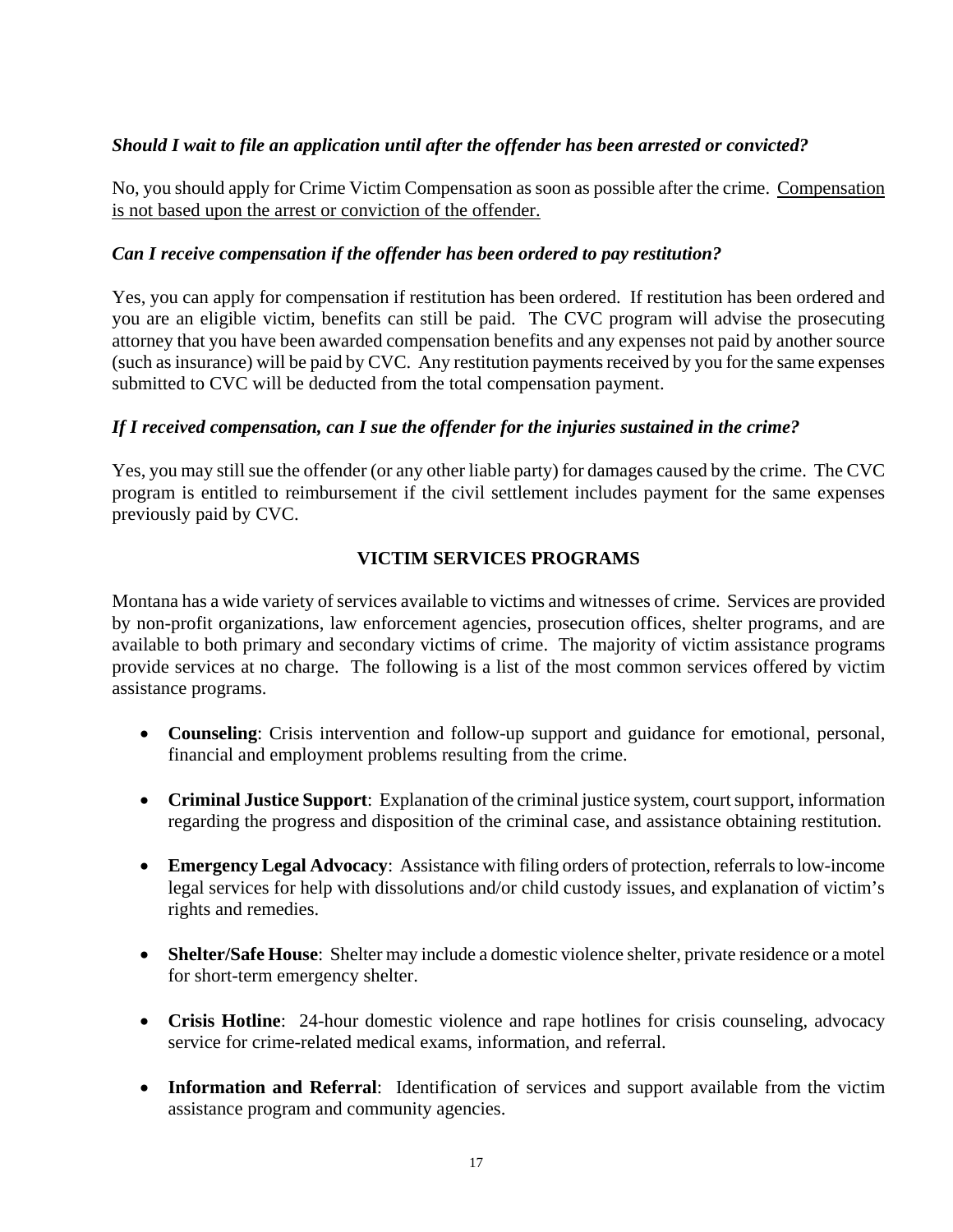- **Support Groups:** Facilitated support groups for adults and children that focus on healing from the emotional impact of domestic violence, sexual abuse/assault and other violent crimes.
- **Emergency Financial Assistance**: Assistance in filing for losses covered by public and private insurance including worker's compensation, unemployment, public assistance and Medicare/Medicaid, and financial assistance for public transportation, food, emergency shelter and clothing.
- **Assistance Filing Crime Victim Compensation Claims**: Information about the CVC program, assistance with required forms, help gathering necessary documentation, and assistance with follow-up contact with CVC on behalf of the victim.
- **Personal Advocacy**: Assistance in securing services from other agencies, communicating with employers, creditors, landlords and others on behalf of the victim.

#### **VICTIM SERVICES STATEWIDE (Alphabetical by city)**

The following is a listing of most victim assistance programs in Montana. If there is not a program listed for your location call your local law enforcement agency or the hotline number below to find out what local services are available.

| * * * * *                                                |  |
|----------------------------------------------------------|--|
|                                                          |  |
| 7233                                                     |  |
|                                                          |  |
| * * * * * *                                              |  |
| Anaconda                                                 |  |
| <b>Big Timber</b><br>Tri-County Network Against Domestic |  |
| <b>Billings</b>                                          |  |
|                                                          |  |
|                                                          |  |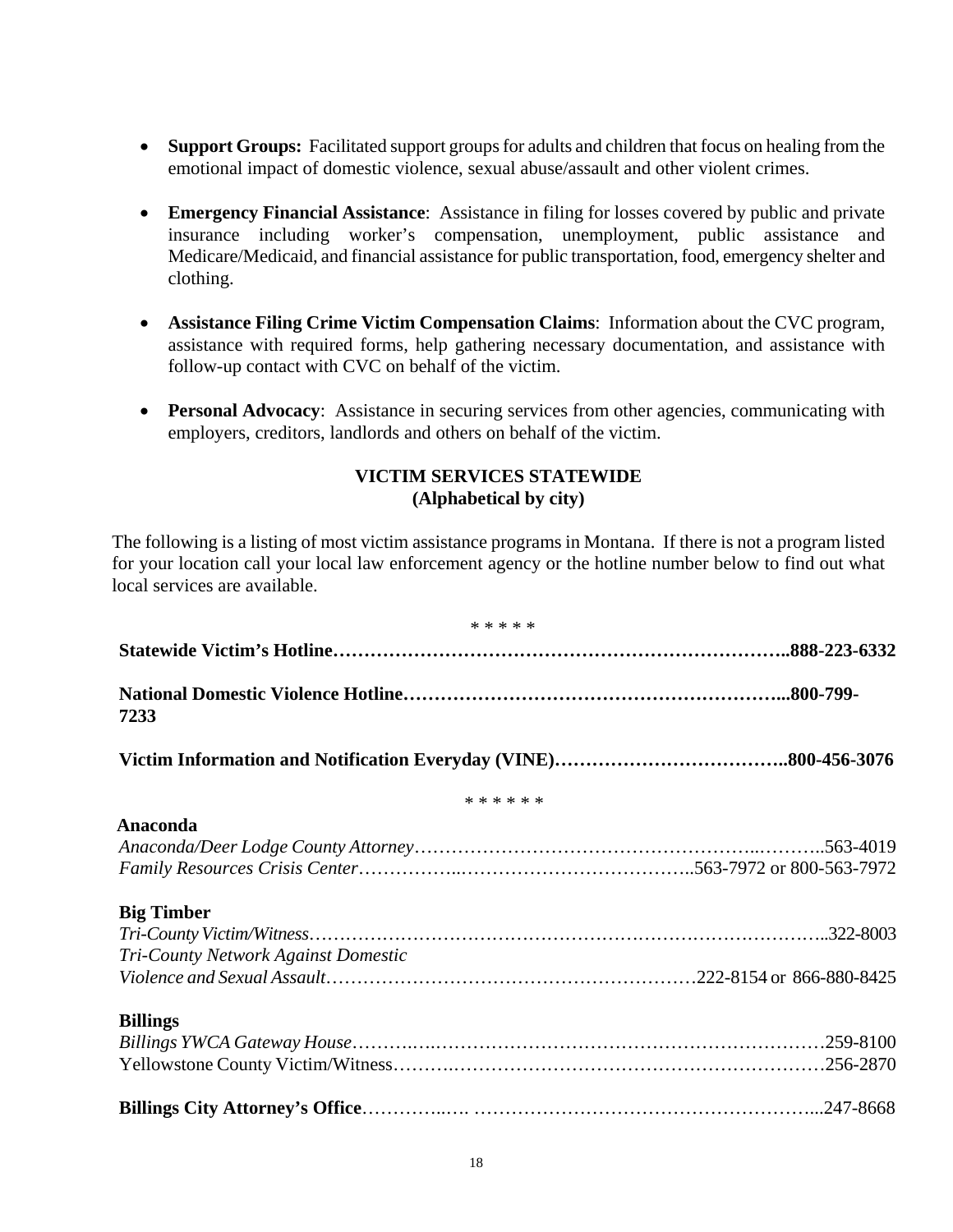| <b>Boulder</b>                                                 |           |
|----------------------------------------------------------------|-----------|
|                                                                |           |
| <b>Bozeman</b>                                                 |           |
|                                                                |           |
|                                                                |           |
|                                                                |           |
| <b>Browning</b>                                                |           |
|                                                                |           |
| Rocky Mountain Domestic Violence                               |           |
|                                                                |           |
|                                                                |           |
| <b>Butte</b>                                                   |           |
|                                                                |           |
|                                                                |           |
| <b>Columbus</b>                                                |           |
|                                                                |           |
|                                                                |           |
| <b>Conrad</b>                                                  |           |
|                                                                |           |
| (Choteau, Glacier, Liberty, Pondera, Teton and Toole Counties) |           |
| <b>Crow Agency</b>                                             |           |
|                                                                |           |
|                                                                |           |
| <b>Deer Lodge</b>                                              |           |
|                                                                |           |
| <b>Dillon</b>                                                  |           |
|                                                                | .843-4232 |
|                                                                |           |
| Forsyth                                                        |           |
|                                                                |           |
| <b>Fort Benton</b>                                             |           |
|                                                                |           |
|                                                                |           |
| Glasgow                                                        |           |
|                                                                |           |
|                                                                |           |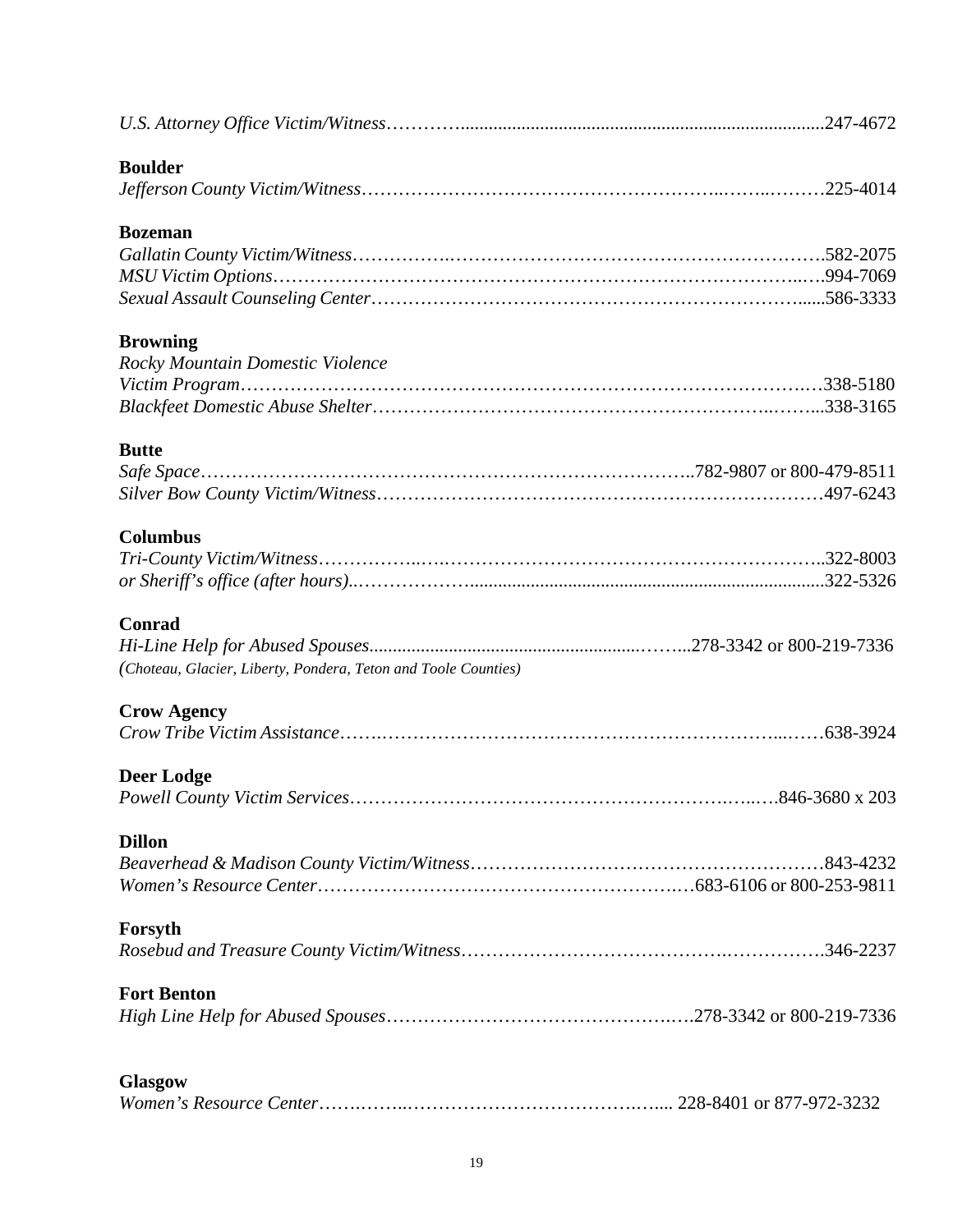| (Daniels, Phillips, Roosevelt, Sheridan and Valley Counties) |  |
|--------------------------------------------------------------|--|

## **Glendive**

## **Great Falls**

## **Hamilton**

## **Havre**

|--|--|

## **Helena**

| Friendship Center, Domestic Violence Program442-6800 or 1-800-248-3166 |  |
|------------------------------------------------------------------------|--|
|                                                                        |  |
|                                                                        |  |

## **Kalispell**

## **Lame Deer**

## **Lewistown**

## **Libby**

.

## **Livingston**

| Tri-County Network Against Domestic Violence & Sexual Assault222-8154 or 866-880-8425 |  |
|---------------------------------------------------------------------------------------|--|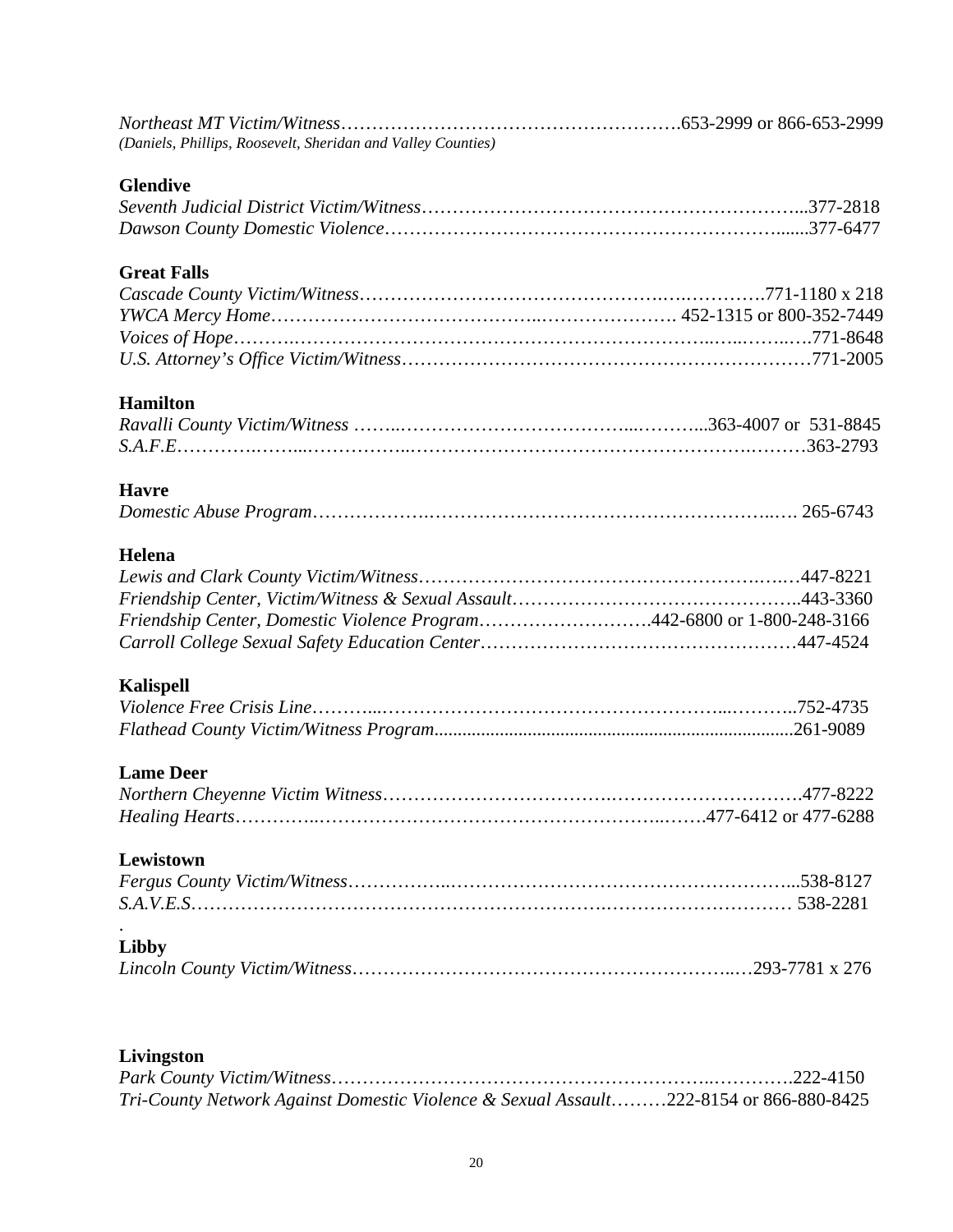## **Miles City**

| (Custer, Fallon, Garfield, and Powder River Counties) |  |
|-------------------------------------------------------|--|

#### **Missoula**

| <b>Missoula</b>                                                         |  |
|-------------------------------------------------------------------------|--|
|                                                                         |  |
|                                                                         |  |
|                                                                         |  |
|                                                                         |  |
| Pablo                                                                   |  |
| Confederated Salish & Kootenai Tribes of the Flathead Nation            |  |
|                                                                         |  |
| Phillipsburg                                                            |  |
|                                                                         |  |
|                                                                         |  |
| <b>Polson</b>                                                           |  |
|                                                                         |  |
| <b>Red Lodge</b>                                                        |  |
| Carbon County Domestic and Sexual Violence Services425-2222 or 446-1156 |  |
|                                                                         |  |
|                                                                         |  |
| Ronan                                                                   |  |
|                                                                         |  |
|                                                                         |  |
| Roundup                                                                 |  |
|                                                                         |  |
|                                                                         |  |
| <b>Scobey</b>                                                           |  |
|                                                                         |  |
|                                                                         |  |
| <b>Seeley Lake</b>                                                      |  |
|                                                                         |  |
| <b>Sidney</b>                                                           |  |
|                                                                         |  |
|                                                                         |  |
| <b>Stanford</b>                                                         |  |
|                                                                         |  |